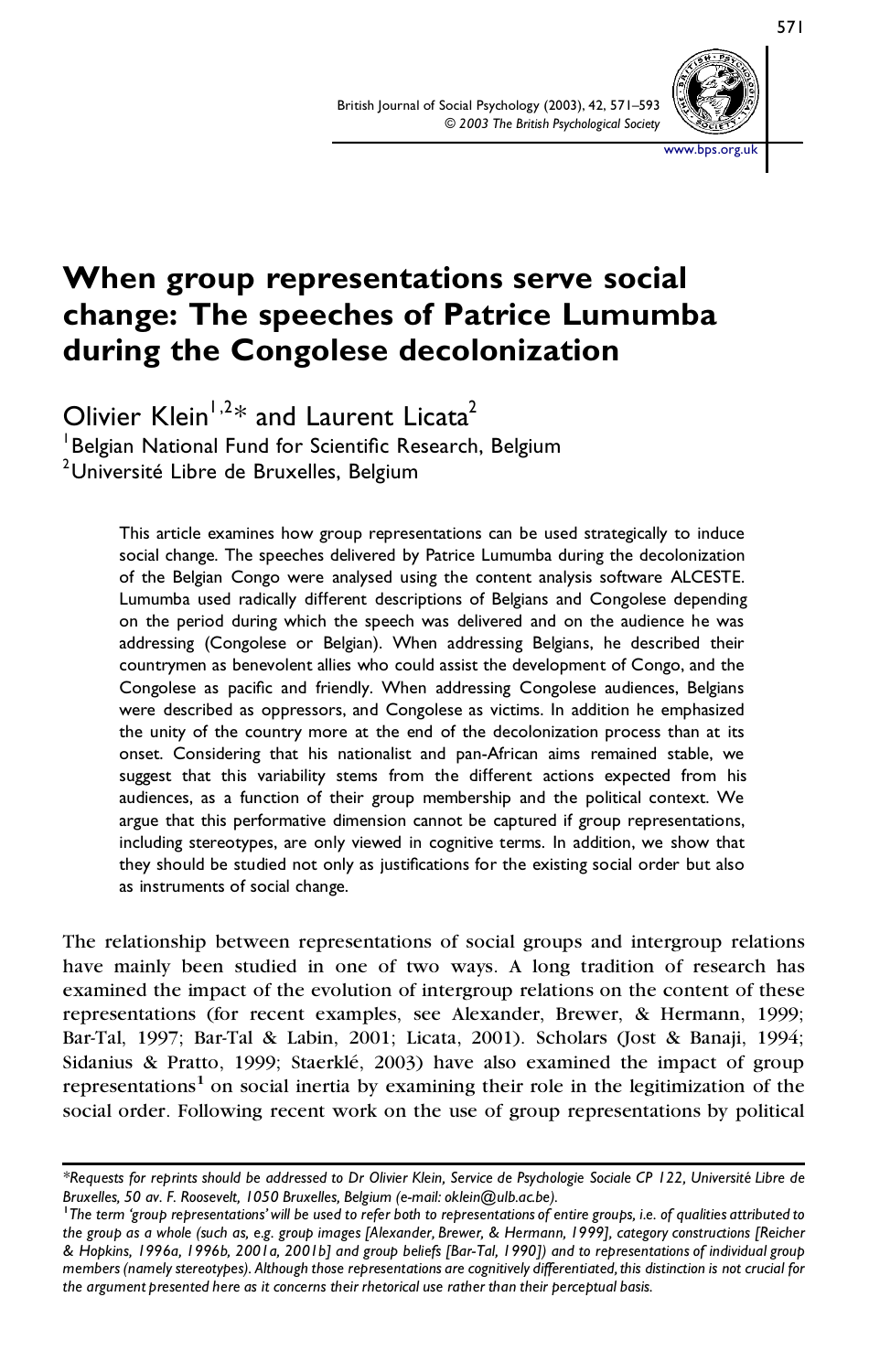speakers (see Reicher & Hopkins, 2001b, for a review), we will move beyond these perspectives by concentrating on the role such representations can play in the transformation of social systems. We shall argue that they can be used for mobilizing audiences into supporting political projects of social change. The validity of this perspective will be examined through an analysis of the speeches delivered by the Congolese leader Patrice Lumumba during a period of rapid social transformation.

Recent research on the representations of social groups has predominantly concentrated on the individual cognitive processes involved in the formation and use of these representations (see Fiske, 1998, for a review). In contrast to this perspective, selfcategorization theory (SCT: Oakes, Haslam, & Turner, 1994; Turner, Hogg, Oakes, Reicher, & Wetherell, 1987) argues that adhesion to mental representations of a social group is a flexible process depending on the content of the social identity that is currently salient. Salience of a social identity is influenced by the frame of reference; i.e., the social categories that are relevant in the social context and the relations between these social categories. By viewing group representations as determined by the frame of reference (for evidence, see: Bar-Tal & Labin, 2001; Haslam & Turner, 1992, 1995; Haslam, Turner, Oakes, McGarty, & Hayes, 1992; Hopkins & Moore, 2001; Hopkins & Rae, 2001; Hopkins, Regan, & Abell, 1997; Licata, 2001; Rutland & Cinnirella, 2000), SCT suggests that the social change of intergroup relations would stand as a major determinant of the content of group representations. According to this theory, variability in these representations results from changes in the context of intergroup relations by affecting the cognitive salience of social categories.

Work informed by this tradition of research has demonstrated that the social context affected the content of group representations. However, the reverse could be equally true. Indeed, at least three recently developed theoretical frameworks, social dominance theory (SDT: Pratto, Sidanius, Stallworth, & Malle, 1994; Sidanius & Pratto, 1999); system-justification theory (SJT: Jost, 1995; Jost & Banaji, 1994; Jost, Burgess, & Mosso, 2001) and subjective essentialism theory (SET: Yzerbyt, Corneille, & Estrada, 2001; Yzerbyt & Rogier, 2001; Yzerbyt, Schadron, & Rocher, 1997), argue that stereotypes and representations of social groups play a role in social change by legitimizing the social order. For example, some social stereotypes may fulfil such a function by explaining the existing social structure through characterizations of group members as possessing different personality traits. They are not held exclusively by the dominant group: disadvantaged groups adhere to them as well (Jost & Banaji, 1994; Sidanius & Pratto, 1999), contributing to the reproduction of the very ideology that perpetuates their misfortune. According to this perspective, stereotypes hinder collective action on the part of the disadvantaged and contribute to the persistence of the *status quo*.

By considering group representations as consequences of social change or as impediments to it, these theories obscure the fact that group representations can also contribute to social change. A theoretical perspective that explicitly acknowledges this function is social representations theory (SRT: Farr & Moscovici, 1984; Moscovici, 1961). Social representations are viewed as collectively elaborated understandings of the social world. These social representations orient individual as well as collective action and ultimately condition the occurrence of social change. More specifically, social representations of the in-group and of its relation to the social context are particularly crucial, as they contribute to defining the group's social identity (Augoustinos, 2001; Breakwell, 1993, 2001; Vala, 1998). As Markova` (1996) emphasized, social representations have a double-sided nature; they constitute the context in which individuals and groups communicate and act at the same time as they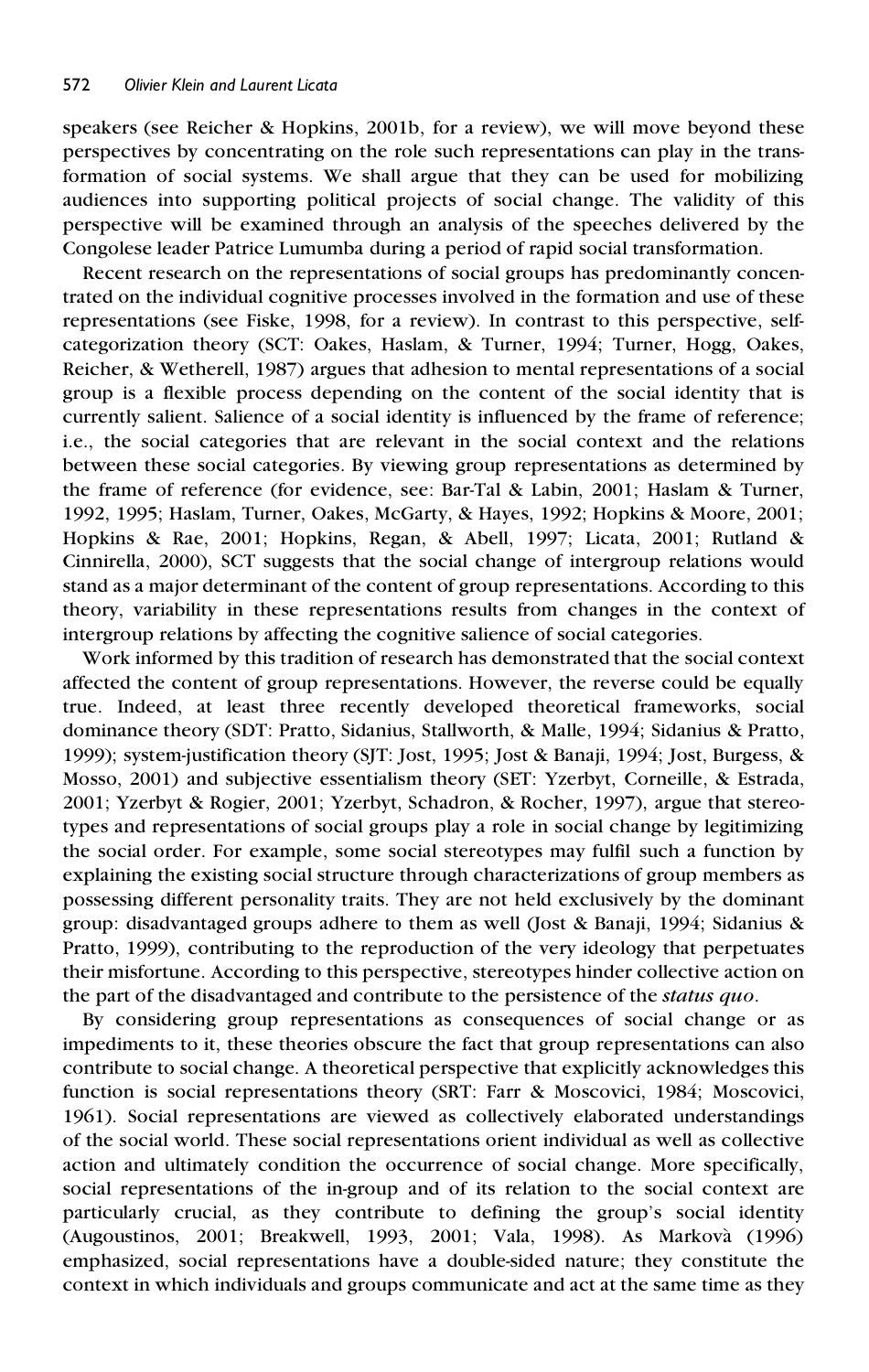are themselves constituted by these communications and actions. Hence, the concept is inherently linked to social transformation. Contrary to Durkheim's collective representations (Durkheim, 1898), which were seen as stable social facts independent of individual actions, social representations are construed through active communication in the 'public sphere' (Habermas, 1987; Jovchelovitch, 2001) embedded in contemporary societies. It is through communication and interaction between social units in the context of this sphere that these representations are collectively negotiated.

Thus, social representations are inherently argumentative (Wagner, 1995); their nature and content emerges through a dynamic network of social influence. By using the '*agora*' to influence majorities into adopting different understandings of the nature of the social world, minorities can orient their practice and action, and expect to induce social change (Moscovici, 1976; Mugny, 1982; Mugny, Quiamzade, & Tafani, 2001). Hence, to a large extent, it is through this argumentative function that social representations can contribute to social change.

Yet, this rhetorical dimension has been somewhat neglected by the social representation tradition (Augoustinos, 2001) at least at the empirical level. By contrast, it is the focus of a discursive approach to social psychology. Like SRT, this perspective (Billig, 1985, 1987, 1995; Potter & Wetherell, 1987; Wetherell & Potter, 1992) rejects purely perceptual accounts of social categorizations and stereotypes. Group representations and social categories are seen as 'actively constructed in discourse for rhetorical ends' (Wetherell & Potter, 1992). Understanding the nature and content of categories therefore depends on envisaging the argumentative context in which these representations are embedded. Thus, depending on the point being made by the speaker, different representations may be used. Conversely, the same representation can be used for achieving very different purposes. In turn, this argumentative context is viewed as being determined by the audience's position in the social context. Different audiences may be thought to endorse different viewpoints or opinions. Speakers may therefore adjust their discourse, and hence the content of their representations, to these audiences.

Given the central role played by the 'public sphere' in the elaboration of social representations, understanding how group representations can contribute to social change requires us to examine how they are employed and used by public speakers. In a programme of research influenced both by SCT and by discourse analysis, Reicher and Hopkins (1996a, 1996b; Reicher & Hopkins, 2001a, 2001b; Reicher, Hopkins, & Condor, 1997) have attempted to understand precisely how 'category constructions' could be used by political leaders to induce social change. They assume that, in a similar way to the acceptance of the *status quo*, collective action leading to social change is predicated upon particular definitions of the identity of the in-group (for evidence, see Reicher, 1984, 1996a). Hence, political speakers who wish to influence mass mobilization will define self-categories in ways that entail policies and actions that match the speaker's political agenda (Reicher & Hopkins, 2001b).

Like SCT, this strategic perspective also acknowledges the impact of the frame of reference on the cognitive salience of social categories. However, in line with social psychological approaches to discourse analysis, it further suggests that, within the framework of a single social identity, different group representations can be expressed as a function of the specific actions expected from the audience. In this regard, engaging an audience into performing actions consistent with a political objective may demand different representations depending on the identity of the audience, and,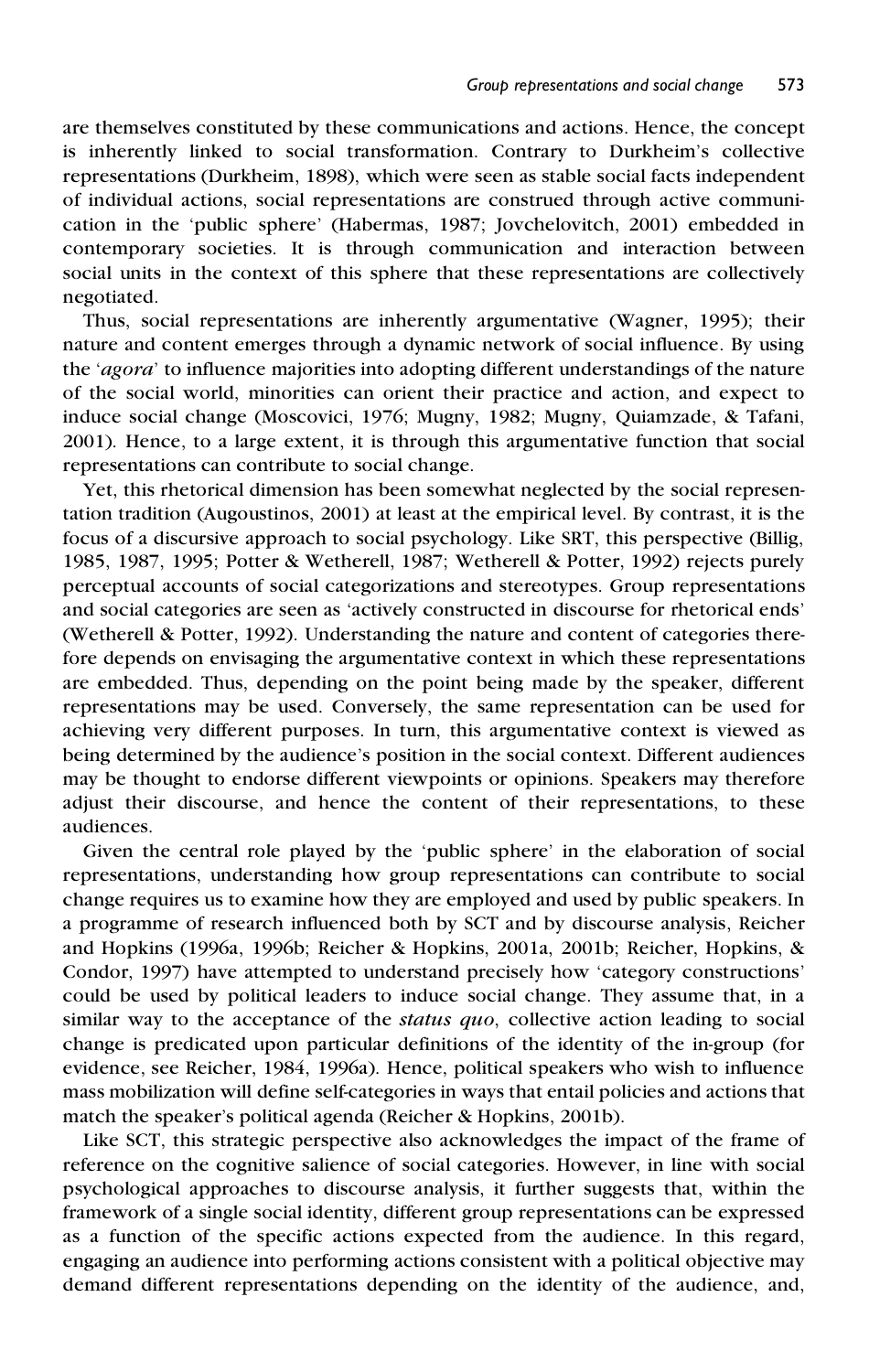more specifically, depending on the actions expected from this audience. Hence, a communicator may attribute different qualities to a group as a function of the audience (see Klein, 2000; Klein & Azzi, 2001; Klein, Azzi, Brito, & Berckmans, 2000, for empirical evidence) and this can be true in the context of a single political project. For example, Klein *et al*. (2000) have conducted an experiment with Belgian participants, who were either very favourable to the persistence of the Belgian state (high unitarists) or neutral with respect to this issue (low unitarists). High unitarists described their country less as a single 'entitative' nation when they addressed fellow French speakers (perceived as unitarists) than when they addressed Dutch speakers (perceived as separatists). This, however, was mainly true when the possible separation of Belgium between French and Dutch speakers was made salient. Low unitarists were not affected by either of these manipulations. Faced with a threat, high unitarists may have been motivated to convince their separatist audience that Belgium indeed formed a nation, thereby mobilizing them into supporting the continued unity of the State.

If we follow this perspective (see also Chryssochoou & Volpato, 2002; Haslam, Turner, Oakes, McGarty, & Reynolds, 1998), group representations should not *only* be viewed as serving to justify existing states of affairs, but they should also be seen as justifying 'utopias', i.e. political projects aimed at disrupting the existing social order (Mannheim, 1929/1972; Ricoeur, 1986). While the former aspect can, at least partially, be captured by considering group representations in perceptual terms, addressing the latter dimension demands viewing them as rhetorical tools.

In spite of the emphasis placed on a rhetorical view of category constructions (Reicher & Hopkins, 1996a, 1996b, 2001a, 2001b; Reicher *et al*., 1997), the impact of different audiences on the use of these constructions by political speakers has not been systematically investigated. Indeed, Reicher and Hopkins' research has focused on the argumentative role played by these representations in relation to the mobilization of in-group members only. To extend this perspective, we suggest that group representations can be used to mobilize *both* in-group *and* out-group members. To the extent that the collaboration of an out-group is needed for the implementation of a political project (Reicher, 1996b), persuasive efforts should be directed towards members of the out-group as well.

Similarly, existing research has primarily focused on the characterization of selfcategories (see Reicher & Hopkins, 1996a, 1996b, Reicher *et al*., 1997). However, the strategic perspective developed above applies to representations of both the in-group and the out-group: insofar as identities are contextual and are defined in relation to other identities (Turner *et al*., 1987), providing a particular representation of the in-group necessarily entails providing a definition of the out-group.

To sum up, as different actions are expected from in-group and out-group members, the representations of both the in-group and relevant out-groups mobilized by a political speaker when addressing different audiences can be analysed in terms of their overarching rhetorical function, i.e. serving a single political project. Apparent contradictions between the content of different group representations may then be understood in light of their strategic function in relation to specific audiences.

At an empirical level, this analysis allows us to put forward three assumptions regarding the use of group representations by political speakers:

(1) The variability in group representations expressed by a communicator adhering to a single political project can be partially explained by the nature of the reactions expected from specific audiences.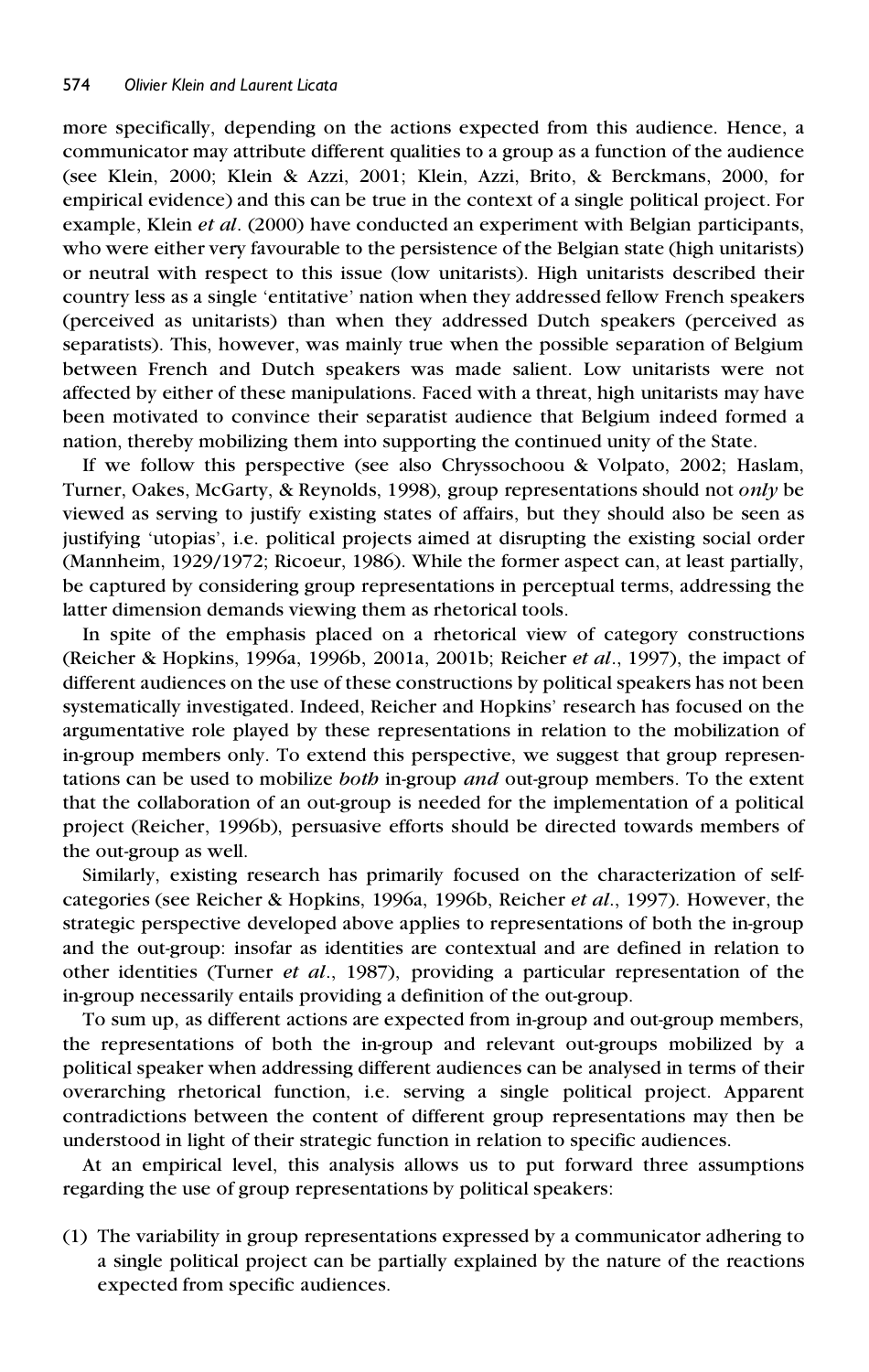- (2) The content of these representations is tailored to produce reactions consonant with the realization of the speaker's political project.
- (3) This variability cannot be fully explained in terms of changes in the texture of intergroup relations (the 'frame of reference') as they affect the cognitive salience of social categories, i.e. it is not only a cognitive consequence of past social change (as can be argued on the basis of the SJT, SDT and of a cognitive interpretation of SCT).

To test the validity of this perspective, we shall confront it with a historical instance of social change. Between 1958 and 1960, the Belgian Congo experienced radical political change. We carried out an analysis of the speeches delivered during this period by the Congolese political leader Patrice Lumumba, who played a central role in the mobilization process that made this change possible (De Vos, 1961; Gerard-Libois & Heinen, 1989; Ngoma-Binda, 1997; Nyunda, 1997; Willame, 1994). The use of such material deprives us of some of the advantages of more traditional methods, such as experimental control and an opportunity to isolate the impact of different independent variables unambiguously. However, it also confers several important advantages: first, it allows us to integrate a historical dimension into our analysis. This dimension is obviously crucial if we want to assess the use of group representations in the transformation of actual social systems, and especially to demonstrate the validity of point 3 above. Second, the availability of a large sample of speeches addressed to different audiences enables us to examine how the audience's group membership affected the content of Lumumba's discourse and, in so doing, to examine assumption 1 above. The use of this material also allows us to extend earlier work by Reicher and Hopkins (Reicher & Hopkins, 1996a, 1996b, 2001a, 2001b; Reicher *et al*., 1997) by taking time and the audience's group membership simultaneously into account. Finally, it enables us to examine whether the framework that has already been tested in the laboratory (Klein, 2000; Klein & Azzi, 2001; Klein *et al*., 2000) withstands a confrontation with a naturally occurring chain of events, in a sociocultural context far remote from that used in those studies.

## **Genesis of Lumumba's political project**

In view of the central role that political projects play in the theoretical perspective presented here, it is crucial to describe the genesis of Lumumba's political agenda. Belgium received the colony from its previous 'owner', King Leopold II, in 1908, and sustained an oppressive colonial system based on a paternalistic relationship with the local population (Hodgkin, 1956; Martelli, 1962; Stengers, 1989; see also Hochschild, 1998; Marchal, 1999, 2000, 2001). In the mid-1950s, this colonial order was still extremely robust. According to Stengers (1989), in 1956, it was 'so stable, assured, rock-solid that political perils were viewed as very unlikely . . . The real preoccupation of the Whites was the multiple faults of character attributed to the Blacks, which they complained about. . . . Being pilferers by nature, they would become thieves if they were educated in the European way' (p. 200, our translation). Among the local population, the superiority of the 'White Man' seemed almost consensual as well (Stengers, 1989).

Up to this period, the state of the Belgian Congo is consonant with Tajfel's (1981a) description of a quiescent social system in which cognitive alternatives are absent. In this context, stereotypes of Blacks seem to have fulfilled a function of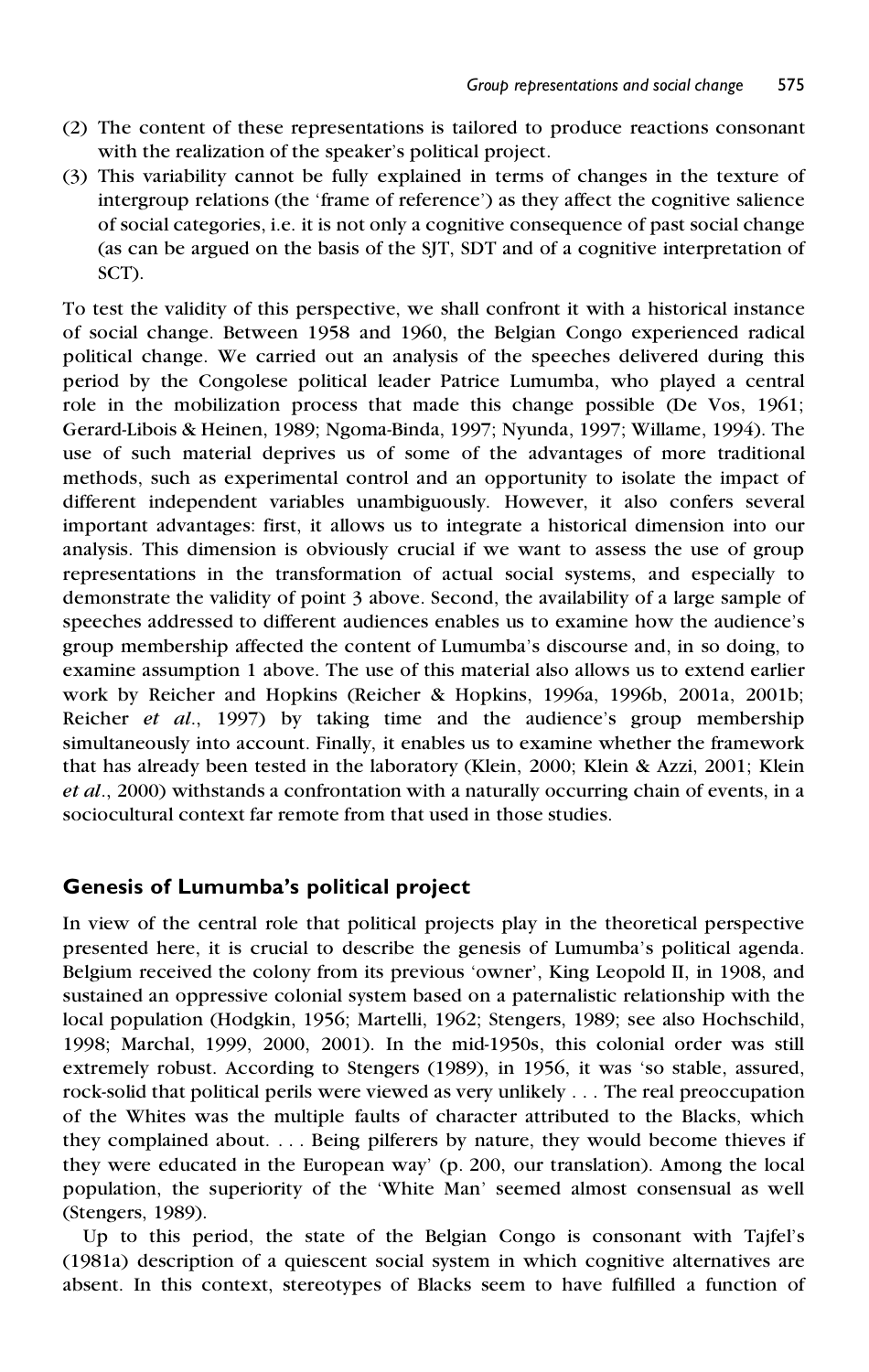system-justification (Jost & Banaji, 1994). During this period, Patrice Lumumba adhered to the Belgian colonial project. He explicitly expressed his sympathy for the Belgians (De Vos, 1961), rejected independence as premature, and was favourable to the creation of a federation uniting Belgium and Congo as a continuation of the colonial endeavour (Lumumba,  $1962^2$ ). At that time, he was a fervent supporter of the policy of individual mobility adopted by the Belgians and he supported a social distinction between the literate Congolese and the others (Ngoma-Binda, 1997; Willame, 1994).

Lumumba's faith in the colonial system had begun to crack by 1957 (see De Vos, 1961; Klein, 2000; Willame, 1994, for detailed analyses). Most importantly, members of the local elites, including himself, realized that in spite of the many efforts required for attaining a higher status, they remained 'Blacks' in the eyes of the Belgians and were still denied social recognition. This is compatible with theories of intergroup relations (Tajfel, 1981; Tajfel & Turner, 1986; Taylor & McKirnan, 1984); in the absence of opportunities for individual social mobility, social change was sought. Other important factors in Lumumba's abandonment of the colonial project were his meeting with nationalist leaders from other parts of the country at the Brussels World Fair (1958) and the independence achieved by other African states.

These factors led Lumumba to develop a radically different political project. Influenced by President Nkrumah of Ghana, he adhered to pan-Africanism, a political project supporting the creation of a single African independent State encompassing all of sub-Saharan Africa. He founded the *Mouvement National Congolais* (MNC), a political party, to help realize this project. In his view, a *unified* and *independent* Congolese state, representing all the Congolese people democratically, was a prerequisite for the implementation of this project (Willame, 1994). This insistence on a *centralized* Congolese state was opposed by the political projects pursued by rival nationalist leaders, who favoured a federal system (with a strong decentralization of power to the provinces) or a division of Congo. From October 1958, he kept the same general project of pan-Africanism, repeatedly stating it during the whole period (Ngoma-Binda, 1997). This consistency allows us to discard the possibility that variability in the group representations used by Lumumba throughout this period depends on changes in his general project. As chief of the MNC, Lumumba devoted considerable efforts to the rallying of the Congolese people to his nationalist project. Indeed, in 1958 and early 1959, most were still favourable to the persistence of the colonial regime, or at least not opposed to it (Martelli, 1962; Stengers, 1989).

# **Historical context**

The period we investigate here started with the creation of the MNC (October 1958). This event, although not a direct cause, was followed by riots in Léopoldville in January 1959 at a meeting of a rival nationalist party, which resulted in the death of more than 200 Congolese. Fearing a violent conflict (like in Algeria), the King of Belgium then made a crucial declaration stating that his country would 'lead the Congo to independence', without defining the date or the form this independence would take. Although independence was still viewed as premature by all the Belgian leaders (including the King), Congolese nationalist leaders, including Lumumba, wanted to achieve it as early as possible (De Vos, 1961; Willame, 1994).

<sup>2</sup>*This book was written in 1956.*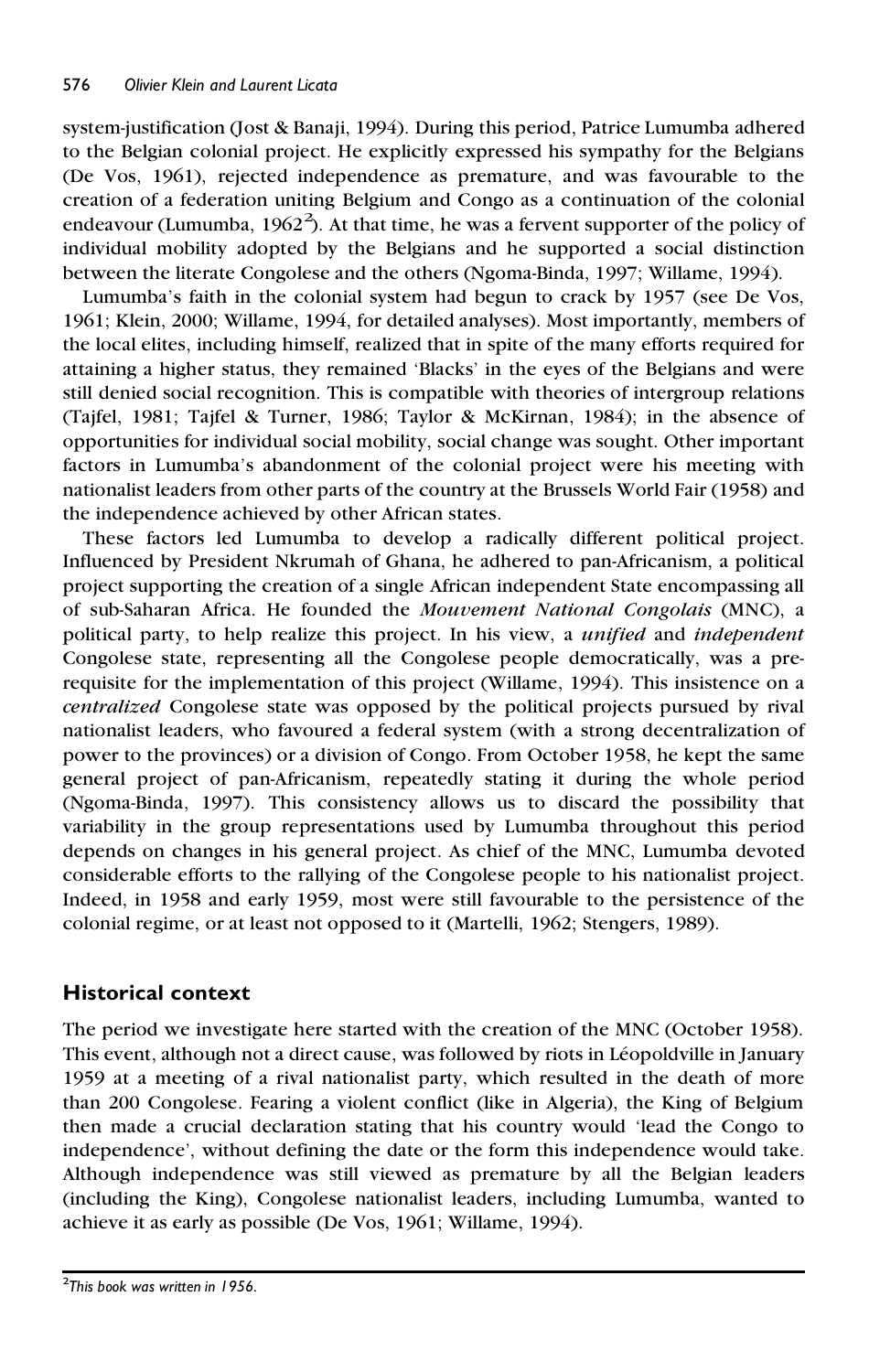After intense pressure on the Belgian government and mobilization of an important part of the Congolese population, they set up the organization of a Round Table including representatives of both sides in January and February 1960. On the basis of this Round Table, elections were planned for May and June 1960 and independence was scheduled for 30 June.

A coalition led by Lumumba won the elections and he was appointed Prime Minister of the new government with Joseph Kasa-Vubu as President. However, Black soldiers of the armed forces rebelled against their White officers on 4 July. On 11 July, the province of Katanga (the economic centre of the country), proclaimed its separation from Congo with the military and political support of the Belgian Government, who wanted to secure its assets in the province (mainly the mining company, '*Union Minière*'). A civil war ensued and other provinces revealed separatist inclinations. Lumumba requested the assistance of the United Nations. A UN peacekeeping force was sent but it remained neutral which, in effect, legitimized the secession of Katanga. He was dismissed by Kasa-Vubu on 5 September, allegedly for being unable to resolve the conflict, and was eventually murdered in January 1961, probably with the tacit support of the Belgian government and the new ruler, Colonel Joseph Desire Mobutu (Braeckman, 2002; De Witte, 1999; Wrong, 2000). This cursory overview of the political history of Congo between December 1958 and January 1961 clearly shows that intergroup relations underwent a dramatic change between these two dates; from an almost undisputed Belgian colony, Congo became an independent state and was subsequently deprived of the region providing most of its economic assets.

# **General hypotheses**

According to the strategic perspective presented above, group representations are communicated to mobilize audiences into supporting the speaker's political position. In this view, the content of these representations should vary as a function of the reactions expected from the audience. These reactions, in turn, should depend on the group membership of the individuals in the audience and on the relative position of this group with respect to the communicator's group. In the present instance, a distinction that should be central is the opposition between Belgian and Congolese audiences, as the conflict mainly involved these two groups. Another factor that may influence this content is time. As the relations between the groups changed from the beginning of this period to its end, it is likely that the accomplishment of a specific political project should require different reactions on the part of the audience; hence, we expect that variations in the use of group representations will depend on the period at which the representation was expressed and on the audience's group membership, while all the time remaining consistent with Lumumba's nationalist project.

## **Method**

#### *The textual corpus*

We base our analysis on the collection of speeches produced by Lumumba between December 1958 and January 1961 as transcribed from tape recordings by Van Lierde (1963/1972). This corpus (59,724 words) includes most of the speeches delivered during this period. It also contains transcriptions of other political material intended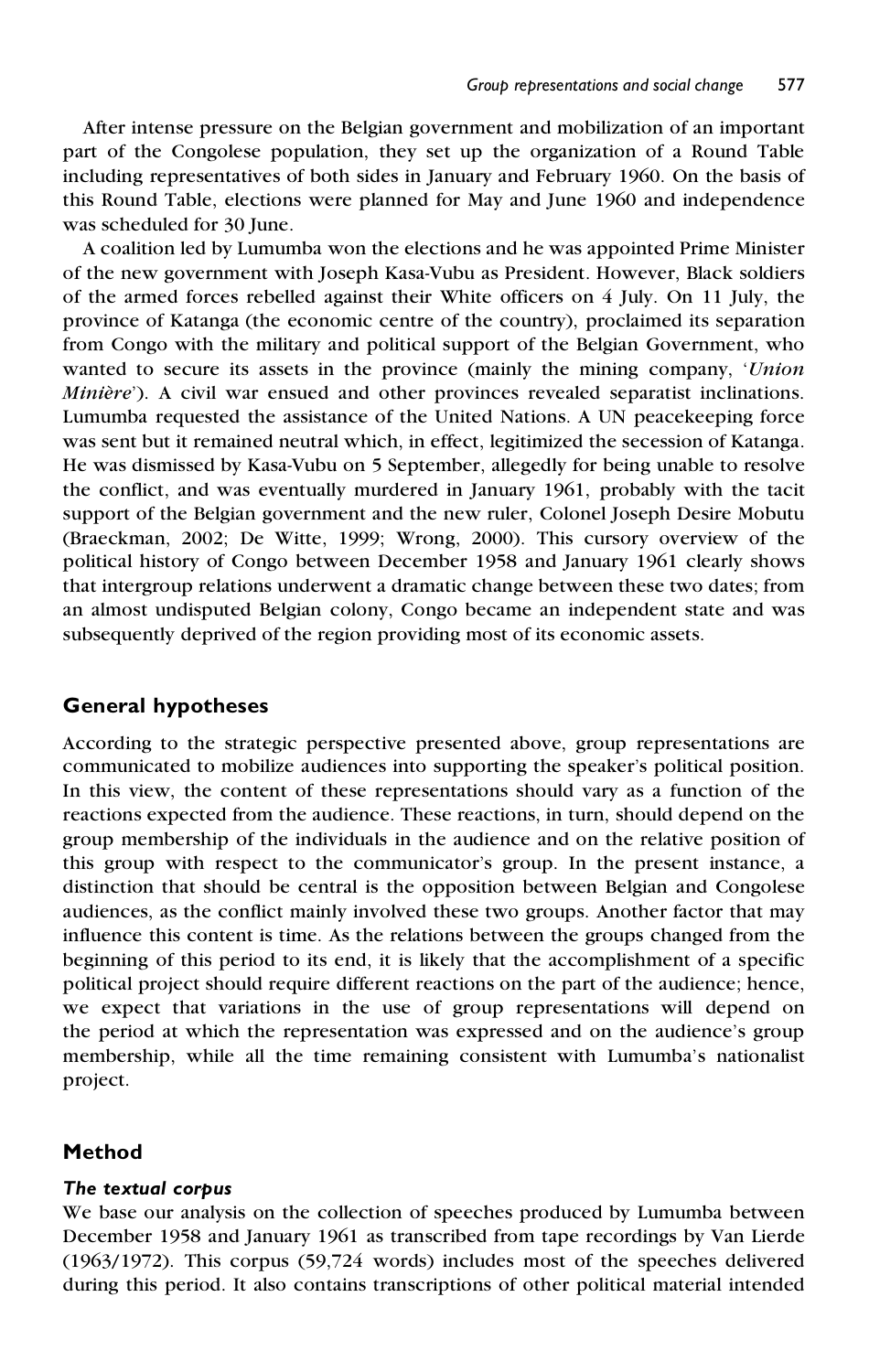for the public, as these texts should be as relevant as the speeches to our theoretical analysis. Overall, the corpus included 17 speeches delivered directly in front of an audience or on the radio, 7 transcriptions of press conferences, 13 press releases, and 2 interviews. We did not include texts not intended for the public, such as personal letters.

### *Analysis strategy*

We submitted the corpus to a lexical analysis computer program, ALCESTE (Reinert, 1996). In the ALCESTE method, the initial text is broken down into elementary contextual units (ECUs), which approximately match the size of a sentence (these are determined both according to the number of analysed words and according to punctuation). Only 'full words' (nouns, verbs, adjectives, adverbs) are analysed; 'tool words' (articles, pronouns, conjunctions) are excluded. These 'full words' are reduced to their root (e.g. 'democra+' will include 'democratic', 'democracy', etc). The corpus is then analysed as a function of their presence in the ECUs. The ECUs and the reduced forms are crossed to form a contingency table, which displays the distribution of the vocabulary as a function of the ECUs. From this contingency table, a square distance matrix is generated: two ECUs are close to each other if they share some analysed words. For example, the ECU 'And the *old colonies* that settled in *America* have fought to end the *oppression*, the greedy *exploitation*' is close to the ECU 'They *forget* that evolution does not *move* backwards and that *universal consciousness* now *condemns colonial* crusades and any policy of *domination*, or *exploitation*, of a man by another' because they have the analysed words 'colon+' and 'exploit+' in common, whilst the ECU '*Obviously*, during the *months to come*, we are planning to publish a *newspaper* of the party, which will be a link between the *party* and its *members*' which does not have any analysed word in common with the previous ECUs, is very distant from them. A descending hierarchical cluster analysis is then performed on this distance table, which yields classes of ECUs that best differentiate the vocabulary. In so doing, this software assists in the interpretation of texts; it extracts classes of words that co-occur and that are best differentiated from other classes. This enables the researcher to identify the main 'lexical universes' (Reinert, 1993) that are present in the corpus. Once these lexical classes have been identified, one can examine whether they are associated with 'passive' variables—in this case, the audience's group membership and the time period (see below)—that do not participate in the computation of the classes.

Note, on the one hand, that this procedure is blind to the meaning of the words and, on the other hand, that it follows an inductive logic. It does not compare directly, for instance, texts that were addressed to African audiences and those that were addressed to Belgian audiences. Rather, it compares all the contextual units (ECU) that constitute the whole corpus, then it categorizes them according to their resemblance, and finally it looks for potential associations between each lexical class and independent variables that have been introduced in the analysis. The researchers' intervention during the textual analyses process is therefore very limited.

By extracting classes and excerpts automatically, ALCESTE eliminates part of the interpretative 'burden' necessarily present in similar work relying on discourse analysis (Reicher & Hopkins 1996a, 1996b; Reicher *et al*., 1997). However, this is not to say that the argumentative value of the excerpts selected by ALCESTE is self-evident. In order to analyse these excerpts as productively as possible, we adapted the method of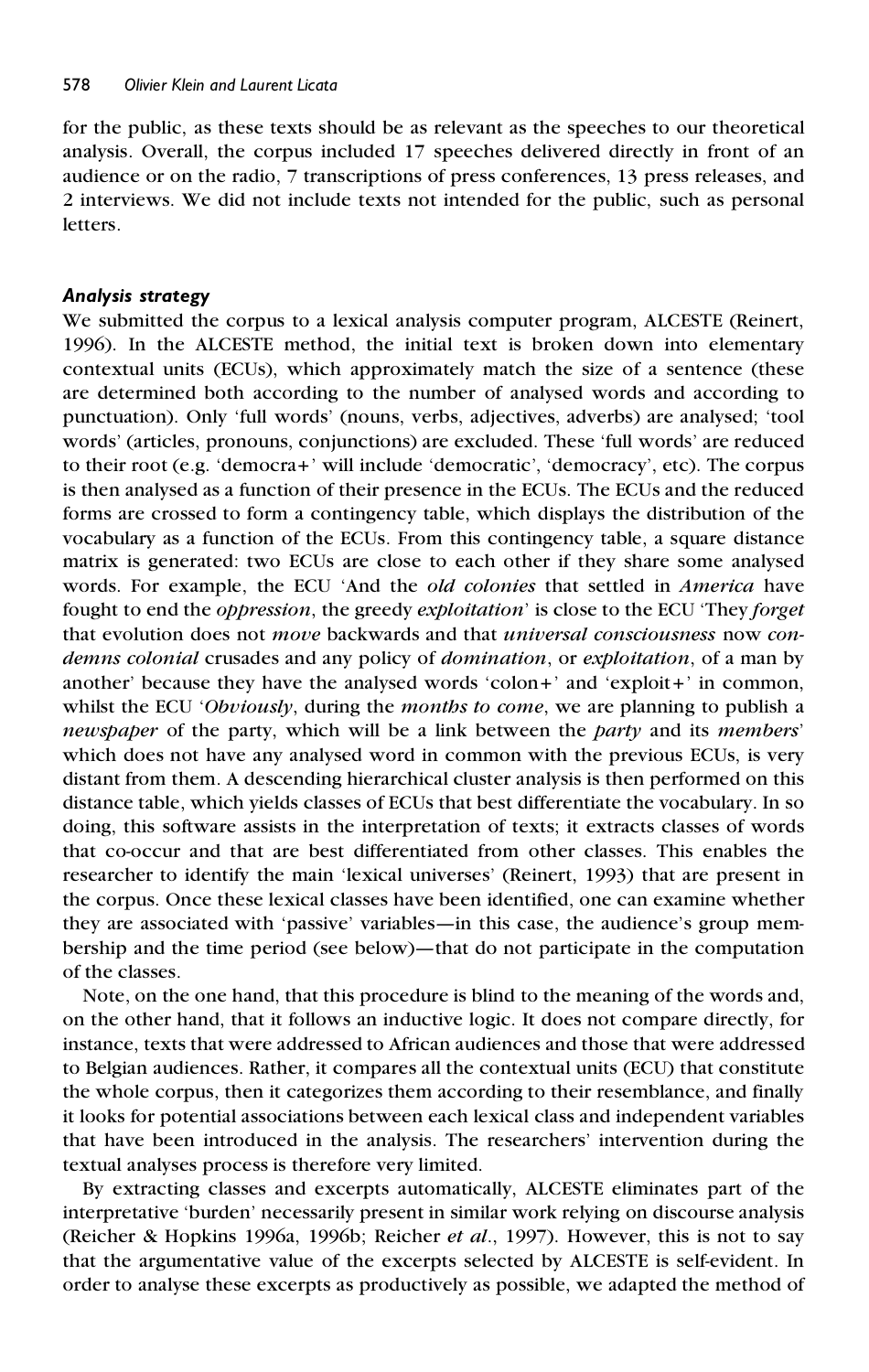discourse analysis described by Potter and Wetherell (1987). First, we collected all the excerpts that ALCESTE reported as being associated with each lexical class.<sup>3</sup> We examined how they were related to the discursive contexts in which they were embedded. Next, we tried to examine their internal consistency and whether they were compatible with the general arguments developed in other excerpts associated with this class.

In adopting this hybrid analysis strategy (see also Licata & Klein, 2000), we explicitly rely on a more macroscopic perspective than in other forms of discourse analysis (see, e.g., Potter & Wetherell, 1987). This deprives us of the opportunity to report the argumentative processes underlying each speech in detail. Several scholars (Edwards & Potter, 1992; Reicher & Hopkins, 1996a) have criticized content analysis for involving 'gross categorizations', or for concealing the meaning of an instance in the context of the whole argument (Beardsworth, 1980). ALCESTE is less vulnerable to these biases. First, unlike other content analysis programs, it does not categorize words as a function of their meaning but as a function of their co-occurrence within lexical contexts. Hence, the context in which a word appears determines the categorization. ALCESTE currently seems to be the most appropriate tool for performing such 'contextualized' content analyses (Kronberger & Wagner, 2000). Second, ALCESTE yields segments of speeches computed as illustrative of each class (as a function of their vocabulary). The analyst can then examine the argumentative function of these excerpts in each speech.

We analysed these speeches regardless of their direct relevance to stereotypes and group representations. Irrelevant discourse excerpts will be put aside at a later stage of the process (see below). This allowed us to further maximize objectivity by basing our analysis on a classification that was selected by the software as best reflecting the lexical organization of the whole corpus. Our analysis of group representations could then be considered in the context of this particular organization. The reverse strategy would have demanded to consider argumentation as a function of pre-selected representations, a method that would have been highly sensitive to numerous biases (such as considering only the arguments that seem clearly related to particular representations, whereas others may turn out to be much more central).

## **Results**

ALCESTE extracted six classes of ECUs. We will examine classes 1, 2, 3 and 6, as these specifically concern group representations, our main interest here. Note that these four classes account for the majority of ECUs  $(72%)$ .<sup>4</sup>

#### *Contents of the classes*

#### *Class 1: Anti-colonialism (17.5% of ECUs)*

In line with earlier uses of ALCESTE (see, e.g., Boudes & Cellier, 1998), the vocabulary characterizing this class was divided into subclasses in order to facilitate the presentation (the frequency of each word is parenthesized; only words with frequencies higher than 5 are reported).

<sup>&</sup>lt;sup>3</sup>An exhaustive list of these excerpts is available upon request (oklein@ulb.ac.be) or on the internet [\(http://www.ulb.ac.be/](http://www.ulb.ac.be/psycho/psysoc/appendix.htm) [psycho/psysoc/appendix.htm\).](http://www.ulb.ac.be/psycho/psysoc/appendix.htm)<br><sup>4</sup>Information on the two other classes is available upon request or on the internet: [http://www.ulb.ac.be/psycho/psysoc/](http://www.ulb.ac.be/psycho/psysoc/appendix.htm)

*[appendix.htm\).](http://www.ulb.ac.be/psycho/psysoc/appendix.htm)*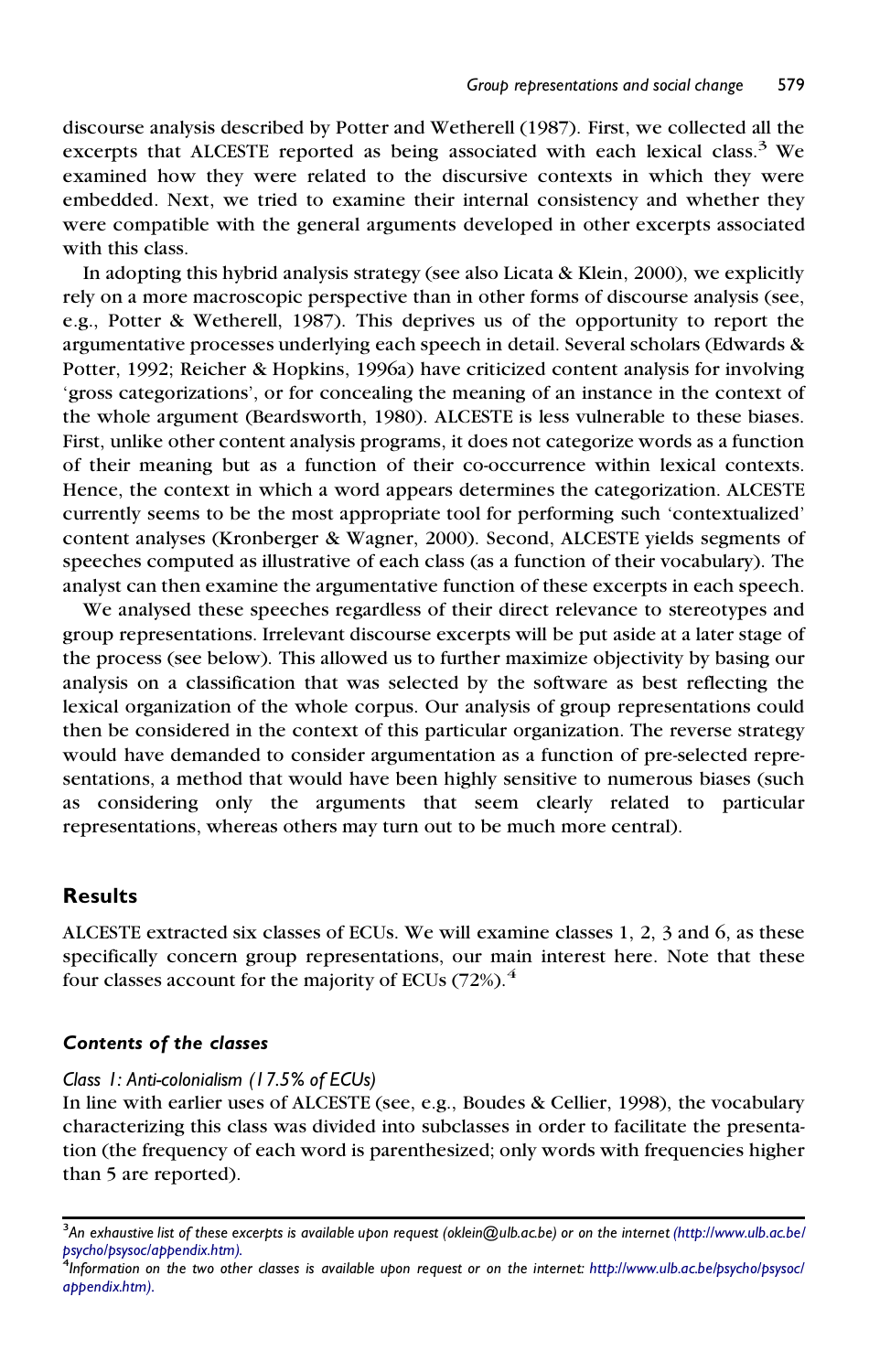- (1) *Colonial regime*: colonial<sup>5</sup> (56), power (22), regime (32), imperialism (15), old (15), colony (11), West (8), Western (6), end (regime) (13)).
- (2) *Regime's actions against Congolese people*: people (45), exploit (12), citizen (10), domination (9), tribal (8), injustice (8), fundamental (7), oppression (7), racism (8), discriminate (6).
- (3) *Restore violated values and rights*: freedom (29), rights (23), free (15), liberation (13), declaration (12), human (13), liberate (11), democracy (11), fight (9), dignity (9), universal (8), persevere (8), fundamental (7), French (7), America (6), law (6).
- (4) *Other*: simple (12), year (10), enjoy (7), consider (6), religion (7), legal (7), fatherland  $(7)$ , title  $(6)$ .

The first subclass concerns the colonial regime and its attributes. The second subclass refers to the actions undertaken by this regime (oppression, exploit, abuse, etc.) and the outcome of these actions (separatism, enslavement, racism, tribalism, etc.). The third subclass concerns human values and principles transgressed by the regime and that Lumumba hopes to restore in Congo (universal human rights, dignity, democracy like in France and America, etc.) as well as the actions that should be taken to reach this goal (die, fight, persevere, etc.).

As mentioned above, ALCESTE also extracts several ECUs typical of each class. Below are two examples of ECUs strongly associated with class 1:

*We are simply against domination, injustices, abuse, and merely want to free ourselves from the shackles of colonialism and all its consequences*. These injustices and the stupid superiority complex displayed by the colonialists are ... the source of the tragedy of Western presence in Africa. (Léopoldville, December 1958, p. 57).<sup>6</sup>

*The one thing we are determined to do—and we would like others to understand us—is to root out colonialism and imperialism from Africa*. We have long suffered and today we want to breathe the air of freedom. The Creator has given us this share of the earth that goes by the name of the African continent; it belongs to us and we are its only masters. (Ibadan, March 1959, p. 72).

In the excerpts selected as illustrative of class 1, Lumumba uncovers what he considers to be the inherent hypocrisy of the colonial regime. He stigmatizes its oppression of local Congolese populations and its ideology, which alienates Blacks. He also rejects the colonialist ideology as a form of 'false consciousness'. In line with his project, he describes the Belgians as greedy colonialists. On the other hand, the Congolese are described as an oppressed people who deserve to be free and independent. He legitimizes his claims to an independent Congo by comparing the situation of Congo to that of Western countries in pre-revolutionary times. He claims that just as France, Belgium and the USA, the Congolese people are entitled to freedom according to the Universal Declaration of Human Rights. Ultimately, he invokes God (see the second excerpt above) who 'gave' Africa to the Africans.

## *Class 2: Cooperation (35.5% of the ECUs)*

Again, we divided this class into subclasses:

(1) *Relationship between Congo and other countries*: Congo (130), country (107), Belgian (88), European (31), Congolese (19), cooperative (19), friendship (18),

<sup>5</sup>ALCESTE dassifies words on the basis of their roots. Hence, colonial will be considered as equivalent to 'colonialism'. Numbers in parentheses represents weights (number of times each word appears within this class).<br><sup>6</sup>Excerpts from speeches can be found in Van Lierde (1963/1972). The ECU proper is in italics. The rest of the excerpt is it *immediate context.*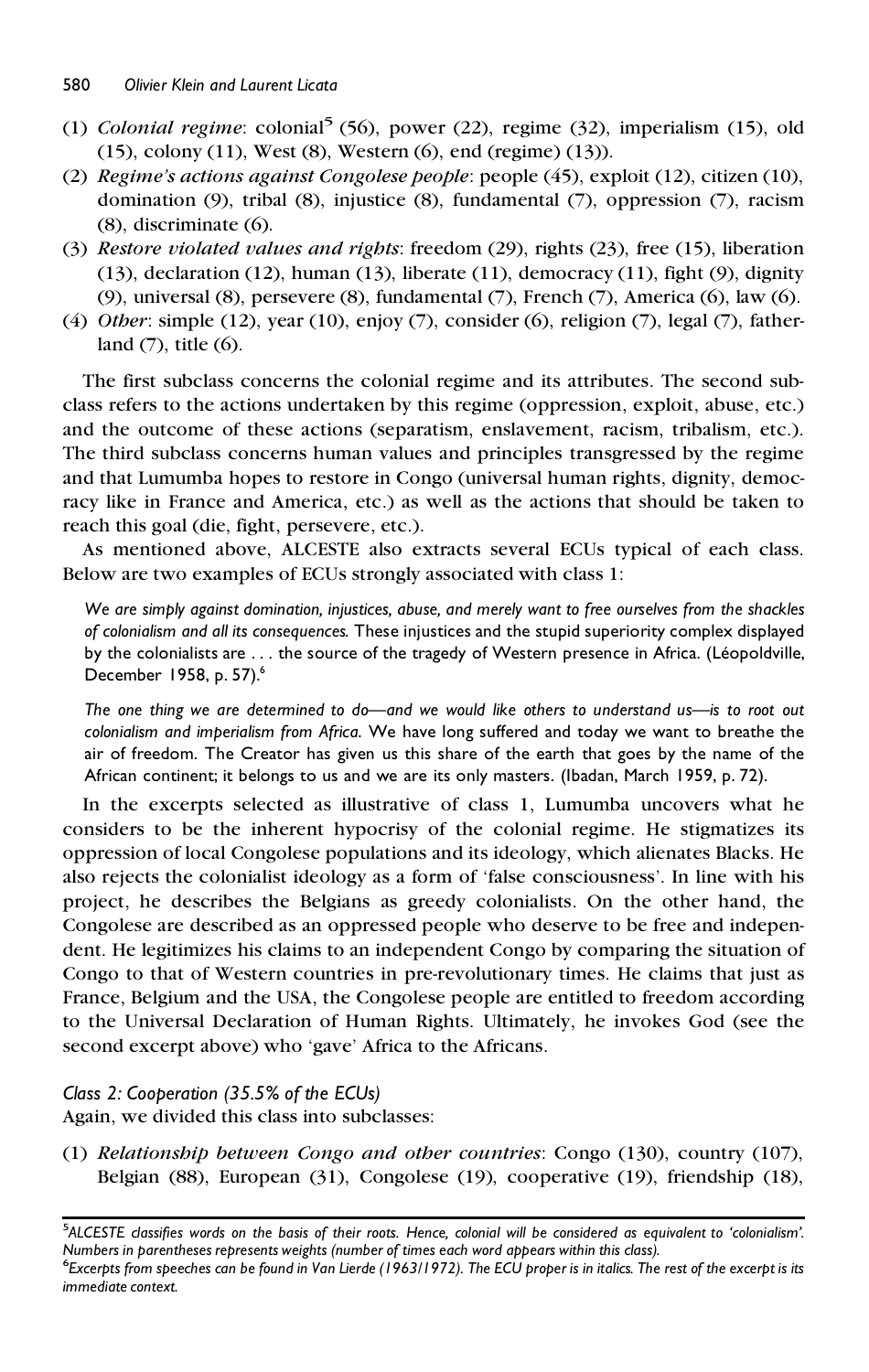need (18), foreign (15), help (12), relation (12), good (12), collaboration (10), open (10), listen (7), Ghana (7), exchange (6), (open) arms (6).

- (2) *Evolution*: go (102), independent (78), young (22), year (17), new (16), ensure (future of Congo) (16), effort (14), child (14) development (13), life (13), evolving (11), become (10), teaching (9), adapt (8), study (6).
- (3) *Economy and workforce*: economy (41), work (39), technician (23), money (21), executives (17), settle (Belgian technicians in Congo) (17), goods (13), invest (11), company (10), capital (9), industry (8), capable (workforce) (8), financial (7), farmer (6).
- (4) *Other*: social (16), only (14), view (14), know (12), presently (12), June (9), (to) mean (9), faith (8), desire (7), culture (7), impression (6), resolute (6), hoard (6), sufficient (6), capable (8), rural (6).

The first subclass includes words describing the cooperative relations between Congo and Belgium (as well as other Western countries) that Lumumba envisions. The second subclass evokes the development and the future of Congo. The third involves words related to the economy, finances and the workforce.

Typical ECUs for this class are:

To us, independence does not mean the expulsion of the Europeans now in the Congo; to us, independence does not mean a severing of our relations with Belgium. We are well aware that for many years now the Belgian people in the mother country have condemned the colonial regime enslaving fourteen million people. *We are well aware that each time we come to Belgium, men, women and children welcome us with open arms*. We are well aware that our Congolese brothers who have lived for years in Belgium have never suffered, never complained about their relations with the Belgians. (Brussels, February 1960, p. 164).

I know that after Congolese independence, we will ask many Belgians to help us in Congo and many young *Congolese will seek a specialization* in Belgium. (Stanleyville, October 1959, p. 200).

Excerpts associated with thissecond class typically describe Congo as an economically underdeveloped 'infant' State. In order to reach its full potential, the young State would need the assistance of Western powers (especially Belgium). This assistance should take the form of financial aid and skilled labour. Conversely, young Congolese should be educated in Belgium in the framework of youth exchange programmes. Ultimately, Belgium and Congo should become partners of equal status. Also, in several ECUs selected through the ALCESTE method as illustrative of this class, Lumumba contests the negative stereotypes held by Belgians about his countrymen. These stereotypes describe the Congolese as 'thieves', 'looters', and 'anti-Belgian'. He consistently repeats that the latter hold friendly intentions towards the Belgians. In support of these claims, he reports his frequent positive encounters with Belgians in Congo and in Belgium.

#### *Class 3: Unitarianism (11.3% of the ECUs)*

- (1) *Union*: African (26), unity (25), national (23), Africa (21), brother (20), State (19), nation (15), whole (12), republic (12), black (11), integrity (9), united (8), countrymen (6), continent (9), territory (8), Bakongo (8), division (7).
- (2) *Fight/save*: struggle (13), save (8), movement (8), oppose (6).
- (3) *Other*: dear (9), centre (9), happy (9), interior (8), business (7), future (7), respond (6), redeem (6), elected (6).

The main theme in this class is the preservation of the political and territorial unity of Congo, especially after independence. As already stated, Lumumba was favourable to the existence of a single and centralized Congolese state as a prelude to a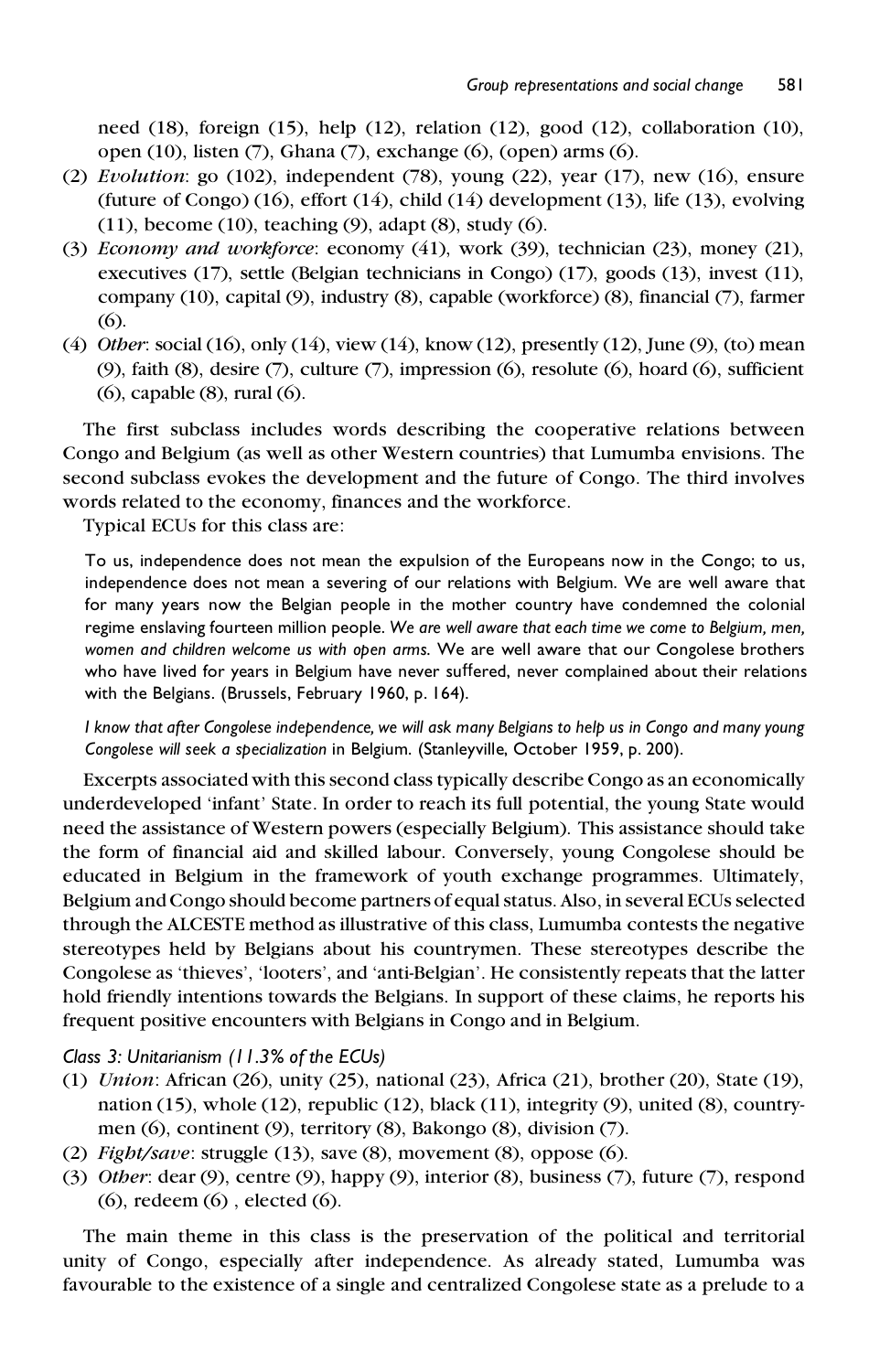pan-African state. Using typical nationalistic rhetoric (Azzi, 1998; Klein, 2000; Reicher & Hopkins, 2001a) he justifies this goal by the fact that the Black people in Congo, but also throughout Africa, form a whole, a 'nation', sharing a common destiny and culture that unites them. Yet the forces of ethnic or religious division, as well as foreign interference (especially from Belgium) were at work, bringing about the threat of a 'balkanization' of the country. Lumumba therefore invites the Congolese people to fight these forces. Note that he envisages Congolese unity as a first step in the conquest of African unity (see excerpt 2 below).

Typical excerpts for this class are:

All our countrymen must be persuaded that they will not serve the general interest of the country if they are divided or if they foster such divisions, any more than they would serve it by balkanizing our country and partitioning it into weak little states. *Once the territory is balkanized, it will be difficult to achieve national unity again*. (Le´opoldville, March 1959, p. 71).

Yesterday Europeans tried to divide us: they tried to divide the Bakongos and the Bangalas<sup>7</sup>, they tried to divide Kasa-Vubu and Lumumba; and we are proving to all these people that today we are united. And we are going to safeguard our national unity, for it is this unity that will make the Congo a great nation in the heart of Africa, and the Congo is going to play a great role in liberating the remainder of *Africa tomorrow*. (Stanleyville, July 1960, p. 273).

*Class 6: Stigmatization of Belgian action (8.38% of ECUs)* This class was divided into four subclasses:

- (1) *Military*: military (20), troops (24), situation (17), army (15), general (14), security (6).
- (2) *Regions and travel*: Katanga (21), Le´opoldville (13), arrive (11), send (9), inspect (9), (landing) plain (9), Bukavu (7), plane (7), aviation (6).
- (3) *Authorities*: Provincial (Governor) (10), secretary (10), President (9), chief (13), council (11), central (Government) (6), police (6).
- (4) *Other*: day (11), measure (6).

This class mainly contains excerpts describing the relations, both military and political, between the Congolese and the Belgian authorities after independence. Lumumba stigmatizes the occupation of Katanga by the Belgians, motivated by the desire to keep the *Union Minie`re*. He also describes how he and his collaborators tried to travel around Congo to inspect the situation and were constantly prevented from doing so by Belgian troops and authorities, or by rival Congolese troops, who supported the secession of Katanga. A typical excerpt of this class is the following:

In its Constitution, Belgium acknowledged the independence of Congo, which is an indivisible and indissoluble political entity. *The same Belgium sent troops to Katanga*. *The same Belgium sent a special emissary to Tshombe ['President' of Katanga]*, *the same Belgium prepared the secession of Katanga, just to have the Union Minie`re, just to control our country*. (Congolese Radio, July 1960).

## *Links with independent variables*

Using independence tests, ALCESTE computes the relation between a lexical class and levels of an independent variable. If there is a significantly greater proportion of ECUs

<sup>&</sup>lt;sup>7</sup>The Bakongos are a Bantu ethnic group dwelling mainly in the Western part of Congo. The ABAKO party led by Joseph Kasa-Vubu politically represented them. 'Bangalas' is used to refer to the speakers of Bangala who live in the Upper Congo *region.*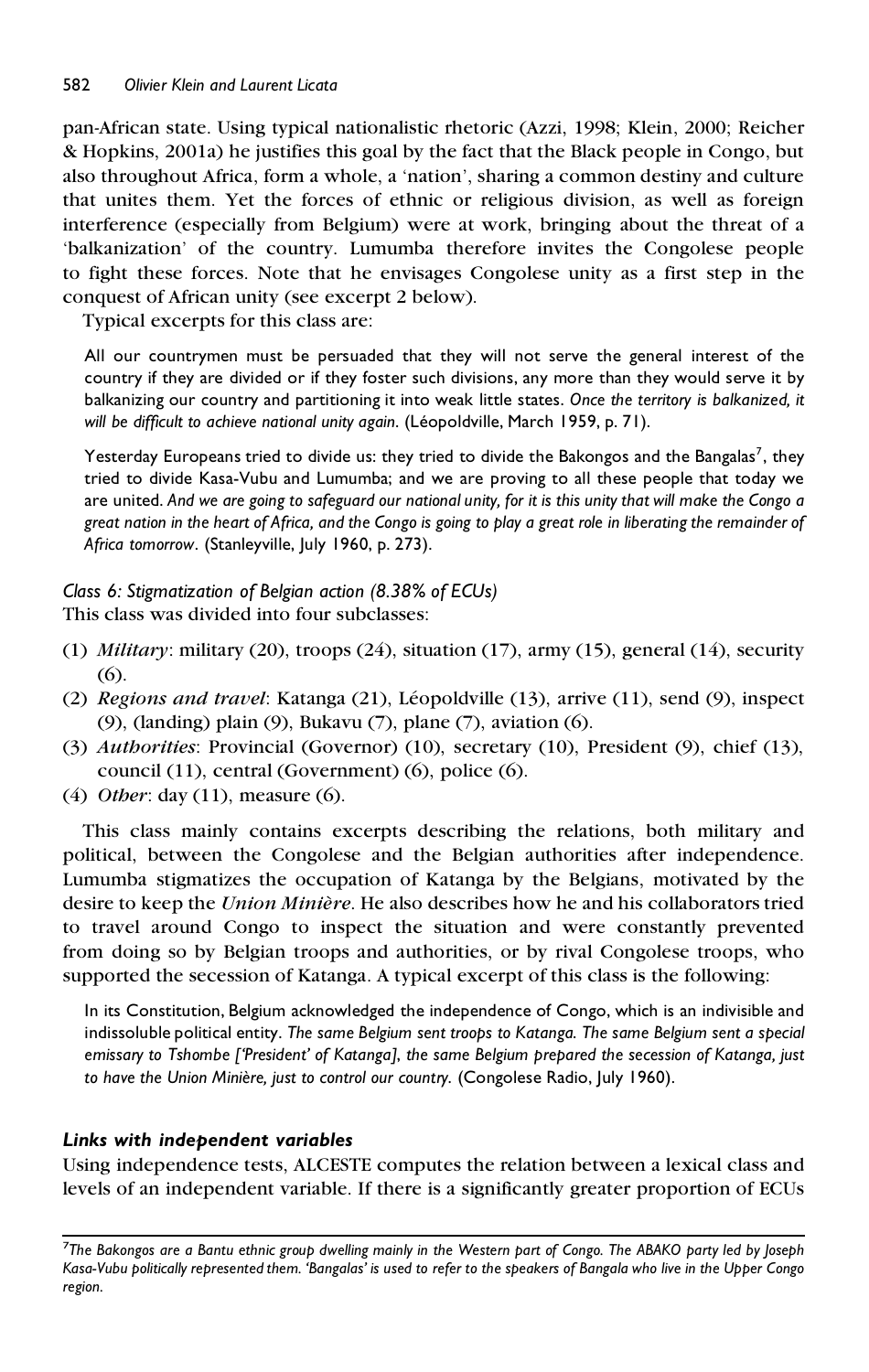belonging to a class at one level of the independent variable than at all other levels combined, the class is considered as associated with this level. The program performs the same analysis for all other classes and levels of the independent variable. In the present instance, the speeches were classified according to the dominant group membership of the audience: Congolese, Belgians, or mixed. This coding was based on historical sources describing the context in which the speeches were delivered<sup>8</sup> (De Vos, 1961; Van Lierde, 1963; Willame, 1994). A second independent judge made the same coding and showed a high level of agreement ( $\kappa$  = .87). A third judge resolved the disagreements.

The first class ('anti-colonialism') was associated with the Congolese audience,  $\chi^2(1)$ =36.85, *p*<.001. The second class ('cooperation') with the Belgian audience,  $\chi^2(1)$ =19.39,  $p$ <.001, and the third ('unitarianism') and sixth ('stigmatization of Belgian action') classes with the Congolese audience,  $\chi^2(1) = 56.98$ ,  $p < .001$  and  $\chi^2(1)$ =104.38, *p*<.001, respectively.

Another independent variable was the period at which the speech was delivered. Based on available chronologies (Gerard-Libois, 1960; Gerard-Libois & Heinen, 1989); three subperiods were considered as a function of major events leading to the independence of Congo and directly following it. These periods are: (1) 11 December 1958 (first speech as leader of the MNC) to the Round Table in Brussels (starting in January 1960); (2) between 1 February and 29 June 1960; and (3) between 30 June (Independence) and his death in January 1961. This analysis revealed that period 3 was associated with classes 3 (unitarianism) and 6 (stigmatization of the Belgians),  $\chi^2(1)$ =63.09, *p*<.001, and  $\chi^2(1)$ =104.4, *p*<.001, respectively.<sup>9</sup>

Contrary to an experimental design, time and audience group membership cannot be treated as mutually independent. For example, Lumumba was more likely to address Belgians than Congolese during the first period (72% of the ECUs during this period were addressed to Belgians) but during the third period, he almost exclusively addressed audiences classified as Congolese (94% of ECUs in this time period). Lack of independence between time and audience could induce confounds; thus, effects of audience could actually be due to time (or vice versa). In order to assess this possibility, we carried out separate hierarchical log-linear analyses (for an introduction to this method, see Klein & Azzi, 1999) to examine whether the effects of audience yielded by ALCESTE persisted when including period in the model (following the logic of a 2×2 ANOVA). These models always included audience (either Congolese vs.

<sup>&</sup>lt;sup>8</sup>A potential problem in this analysis strategy resides in the coding of the audience's group membership. It is very clear that to make these data amenable to statistical analysis we had to 'objectify' the group membership of the audience and, hence, face the hazards of 'gross categorizations' denounced by discourse analysts (Potter & Wetherell, 1987). We assumed that, to some extent, any Belgian audience had specific characteristics that were relevant to a common strategy. This may be contested: when Lumumba addressed a mob in Leopoldville or his rival Kasa-Vubu, both instances were considered as involving an African audience. It is very likely that these audiences were construed differently by Lumumba. Similarly, the same audience may be perceived differently depending on the goals of the communicator (Reicher & Hopkins, 1996a). It is a limit of the present analysis strategy that one cannot precisely study how particular audiences were actually construed. In order to do so, one would have to perform a microscopic analysis of single speeches. Nevertheless, discourse and subjective perception take place within a material reality, with 'pre-constituted objects and social subjects' (Fairclough, 1992, p. 61). One can hardly deny that being Belgian or Congolese was a crucial categorization in the context of the decolonization process. It is true that other categorizations (e.g. ethnic) may account for some variation in his discourses. Nonetheless, our assumption is that, over and above these other, subjective, constructions of the audiences, this particular categorization was more relevant in the framework of Lumumba's rhetorical strategies during this period. Note also that the Congolese audience included three speeches delivered in friendly African countries, Ghana and Nigeria, but widely communicated in

Congo.<br><sup>9</sup>The high values of the statistics are due in part to the size of the corpus (and hence a high frequency of ECUs).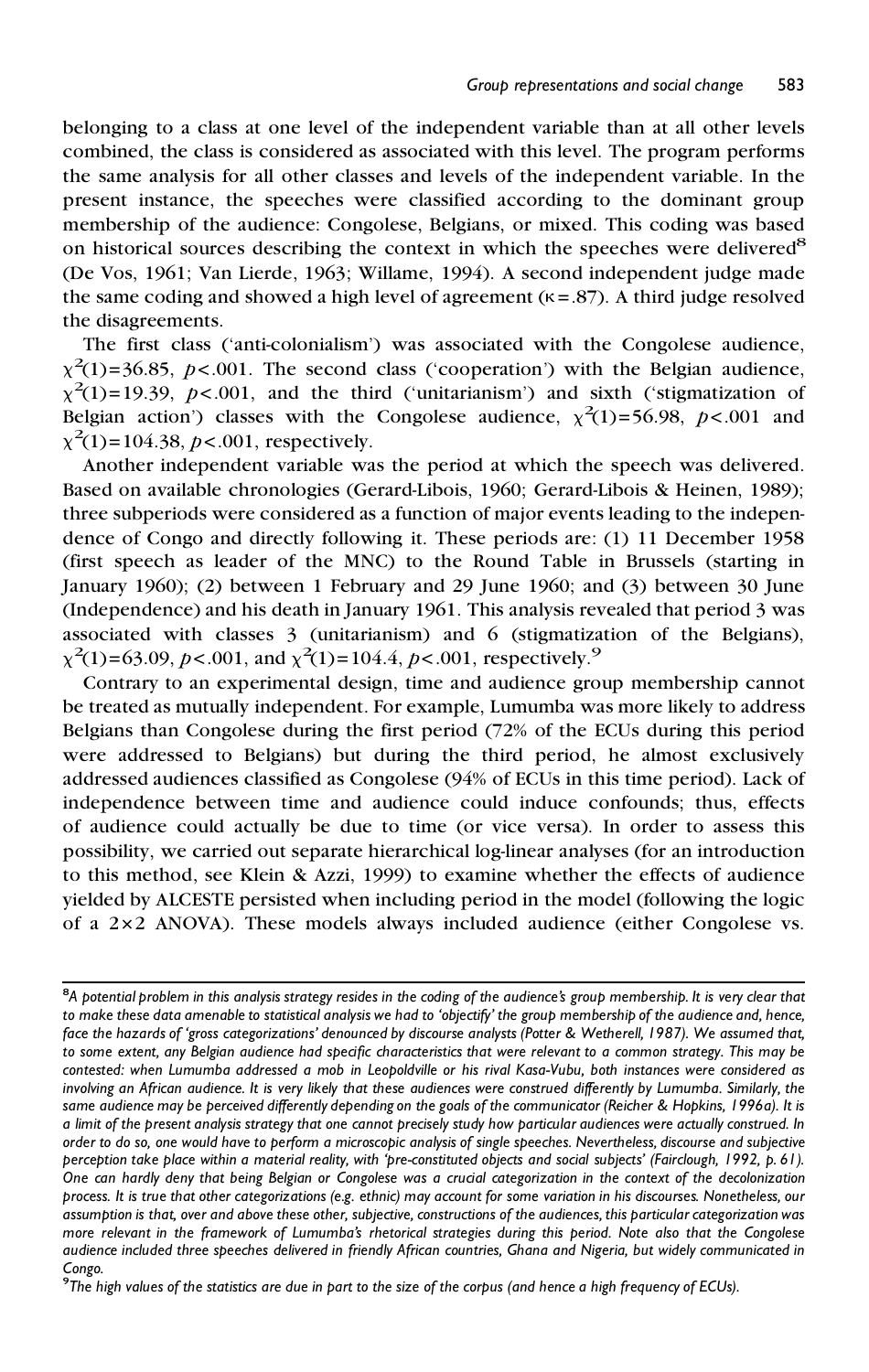others or Belgians vs. others), period (1, 2, 3) and the dependence between period and audience. We found that the dependence between audience (Congolese vs. others) and class 1 (1 vs. others) remained significant even if the dependences between period and class were also included in the model, likelihood ratio  $(LR)$   $(1)=30.01$ ,  $p<.001$ : 69.6% of ECUs belonging to this class were addressed to Congolese audiences (vs. 57.6% of those belonging to other classes). In other words, the effect of the period remained significant when audience was controlled for. Using a parallel analysis we found that the dependence between audience (Belgians vs. others) and class 2 also significantly improved the fit of the model,  $LR(1)=79.74$ ,  $p < .001$ : 77.5% of ECUs belonging to this class were addressed to Belgian audiences (in contrast to 51.3% of those belonging to other classes). So did the dependence between class 3 and the Congolese audience,  $LR(1)=8.6$ ,  $p<.01$  (80.7% of the ECUs belonging to this class vs. 57.1% of those belonging to other classes were addressed to Congolese audiences). On the other hand, the dependence between class 6 and the Congolese audience was only marginally significant, *LR*(1)=3.42, *p*=.064 (85.7% vs. 57.3%).

To examine whether the impact of the period on the use of class 3 persisted when controlling for audience, we used a similar approach to test whether the inclusion of a dependence between period (3 vs. others) and class (3 vs. others) significantly improved the fit of a model including audience (Congolese, mixed, Belgian), period (3 vs. others), class (3 vs. others), and the dependence between class and audience. A parallel analysis was performed on class 6. In both instances, addition of this term significantly improved the fit of the model,  $LR(1)=6.12$ ,  $p<.05$  and  $LR(1)=42.71$ ,  $p$ <.001. 65.3% of ECUs belonging to class 3 (vs.  $40.6\%$  of other classes) and 80.4% of those belonging to class 6 (vs.  $39.9\%$  of other classes) were spoken during period 3. Overall, these results confirm the analyses performed by ALCESTE and indicate that audience and period have distinct statistical effects on the use of the four lexical classes.

Based on the indications provided by the above analyses, the pattern in need for an interpretation is therefore the following: Lumumba was particularly likely to use an anti-colonialist rhetoric to address his Congolese audiences and to use a cooperative one to address his Belgian audiences; after 30 June 1960, he tended to emphasize the unity of Congo and to blame the Belgians when addressing his Congolese audiences.

## **Discussion**

While the first lexical class isolated by ALCESTE involved a description of Belgians as oppressors, the second class portrays them as partners supporting the development of the Congo. Excerpts associated with class 6 describe Belgians as contributing to the dissolution of the State by interfering with the prerogatives of the Congolese government. Implicit in these classes are three views of the Congo. The first and sixth classes describe the country as oppressed and a victim of Belgian action. In the second, Congo is depicted as an infant State needing the help of other countries to begin its development. In the third class, Congo is viewed as an entity, a country composed of a single people, whose unity is being threatened. Thus, at least three distinct representations of the groups involved and of their relations are communicated.

These views are not equally likely to be expressed as a function of the audience. Anti-colonialism, which depicts the intergroup context as opposing the 'bad'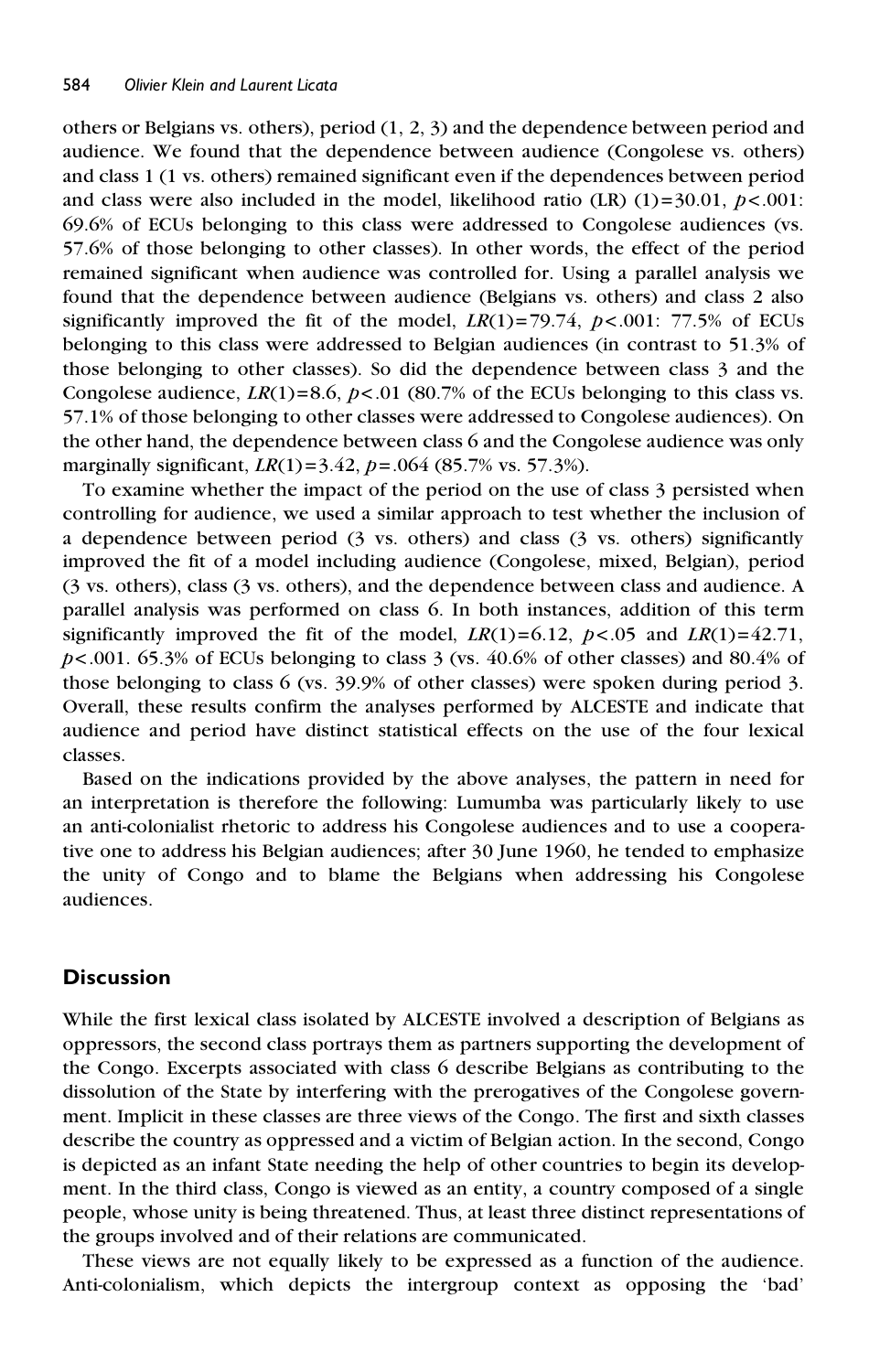colonialists and the 'good' Congolese, is strongly associated with the Congolese audience. This can be interpreted in strategic terms. Before 1959, most Congolese were not even sensitized to the idea of independence: mobilizing them into supporting this project could therefore be seen as crucial. In line with SCT, creating a negative image of the out-group (the Belgian colonialists) and a victimized in-group identification may be useful for doing so.

Cooperation is associated with the Belgian audiences, whom Lumumba only encountered before Independence. During this period, it was necessary to determine which course an independent Congo should take and how it could be viable. As history showed, disintegration and collapse were plausible prospects if the country was not assisted by other nations. An independent Congo would hardly be viable without support from Belgium or other Western countries, as the Congolese workforce was overwhelmingly uneducated and unskilled (De Vos, 1961; Gerard-Libois & Heinen, 1989; Willame, 1994). Furthermore, the bulk of the finances were in the hands of the Belgians. Hence, the possible exodus of skilled Belgian labour and capital could have been harmful to the fulfilment of Lumumba's project. By insisting on the cooperative relationships between the Belgians and the Congolese, and by describing Congo as an infant State needing assistance, Lumumba could mobilize Belgians into supporting his project. He also contested negative stereotypes of Congolese and emphasized their friendly intentions. In doing so, he sought to reassure the Belgians in order to prevent them from fleeing the potential chaos of an independent Congo. Belgians were tempted to leave the country, as their future under Congolese rule seemed less than certain. Exposed to tales of massacres aimed at them, many feared hostile actions on the part of their former subjects, as the latter could be moved to revenge (Stengers, 1989; Willame, 1994). The association of the second class with Belgian audiences is therefore perfectly consistent with the view that group representations can be used to mobilize audiences into supporting the communicator's political agenda.

While present in the first three periods, unitarianism (lexical class 3) is more strongly associated with the final period, i.e. when Lumumba was Prime Minister and had to face several challenges to the unity of the Congo (e.g. the secessions of Kasai and Katanga). At odds with the challenges he faced, Lumumba asserts the unity of his people and the desirability of renewed harmony. Simultaneously, he stigmatized the interference of the Belgian troops and authorities (lexical class 6), who supported the secession of Katanga. The emphasis on the unity of the country can be partially interpreted as resulting from a heightened salience of the Congolese identity; faced with a threat on their social identity, highly identified group members are particularly likely to reassert the homogeneity of the in-group (Doosje & Ellemers, 1997). They are also more likely to display in-group bias (Branscombe, Ellemers, Spears, & Doosje, 1999), which may explain the heightened stigmatization of the Belgians. However, the use of these representations is also interpretable in strategic terms: obviously, describing Congo as an 'entity' is mainly necessary when addressing the Congolese audiences Lumumba wants to keep united in order to fulfil his objectives. This pattern is therefore consistent with Klein *et al*.'s experimental study (2000) showing that unitarists faced with a threat to the existence of their State are particularly likely to describe their group as an entity when addressing an audience perceived as separatist.

In each of these instances, Lumumba is trying to offer a view of intergroup relations opposing that shared by his audience, and his representations cannot be isolated from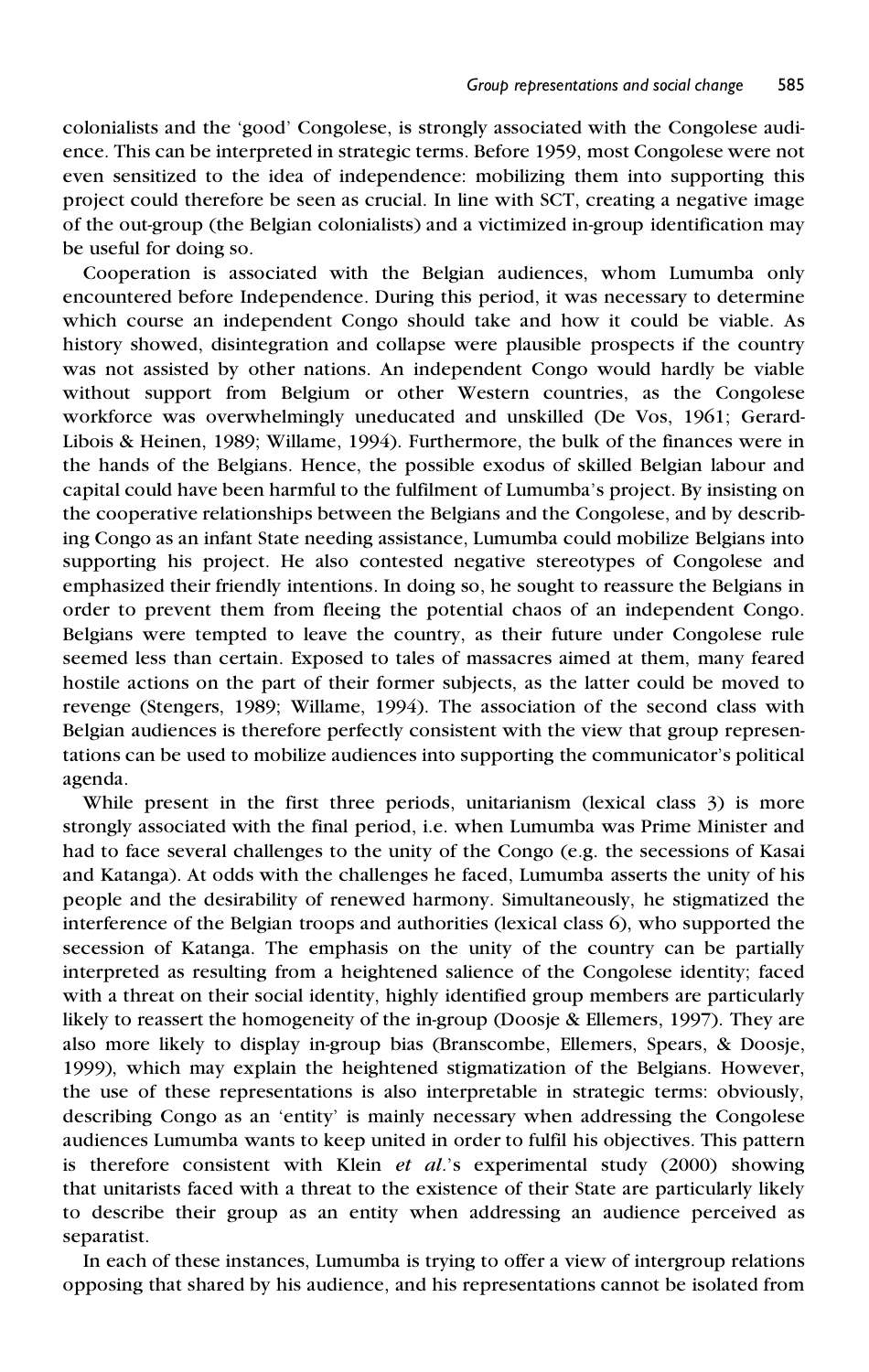|                         | Anti-colonialism                                  | Cooperation                                                                                                                                  | Unitarianism/<br>Stigmatization of the<br><b>Belgians</b>                               |
|-------------------------|---------------------------------------------------|----------------------------------------------------------------------------------------------------------------------------------------------|-----------------------------------------------------------------------------------------|
| Representations used    | Congolese as victim<br>of Belgian oppression      | Congolese as an infant<br>State having friendly<br>sentiments towards<br>Belgium<br>Belgium expected to<br>assist their<br>independent State | The Congo as a<br>single, entitative,<br>nation threatened by<br>hostile Belgian action |
| Political project       | Unitary and independent Congo                     |                                                                                                                                              |                                                                                         |
| Opposing representation | Congolese as<br>benefiting from<br>Belgian action | Congolese as hostile<br>to Belgians and<br>incapable of assuming<br>their Independence                                                       | Congolese as a mosaic<br>of distinct ethnic<br>groups                                   |
| Opposing project        | Colonized Congo                                   | <b>Isolated Congo</b>                                                                                                                        | Secession                                                                               |
| Audience                | Congolese                                         | Belgians                                                                                                                                     | Congolese separatists                                                                   |

**Table 1.** Representations used by Lumumba in the context of the political projects supported by his audiences

this argumentative context (see Table 1). Whereas the representations used by Lumumba always supported the same political project, the views he rejected through these classes of discourse each support a different political project. At first sight, these representations may seem contradictory: for example, the first class ('anti-colonialism') describes the relations between the Congolese and the Belgians as inherently antagonistic, while the second one ('cooperation') depicts the relations between the two countries as cooperative and cordial. Nevertheless, a general consistency in Lumumba's political goals underlies this surface variability. His discourse consistently aims to mobilize audiences into supporting the project of a unified and independent Congo. As these audiences have different positions and capacities for action in the social context, different forms of collaboration are expected from them and, hence, different representations are used to elicit those actions. Altogether, this analysis supports the discourse analytic perspective (Billig, 1985, 1987; Potter & Wetherell, 1987; Reicher & Hopkins, 1996a, 1996b; Wetherell & Potter, 1992), which emphasizes that the use of categories and group representations needs to be considered in the argumentative context in which they are expressed.

Variations in the representations used by Lumumba can certainly be viewed as a consequence of social change. It is obvious that 'objective' changes in the structure of intergroup relations between the 1950s and the early 1960s explain the transition from the praise of Belgians as liberators of Congo to their stigmatization as ruthless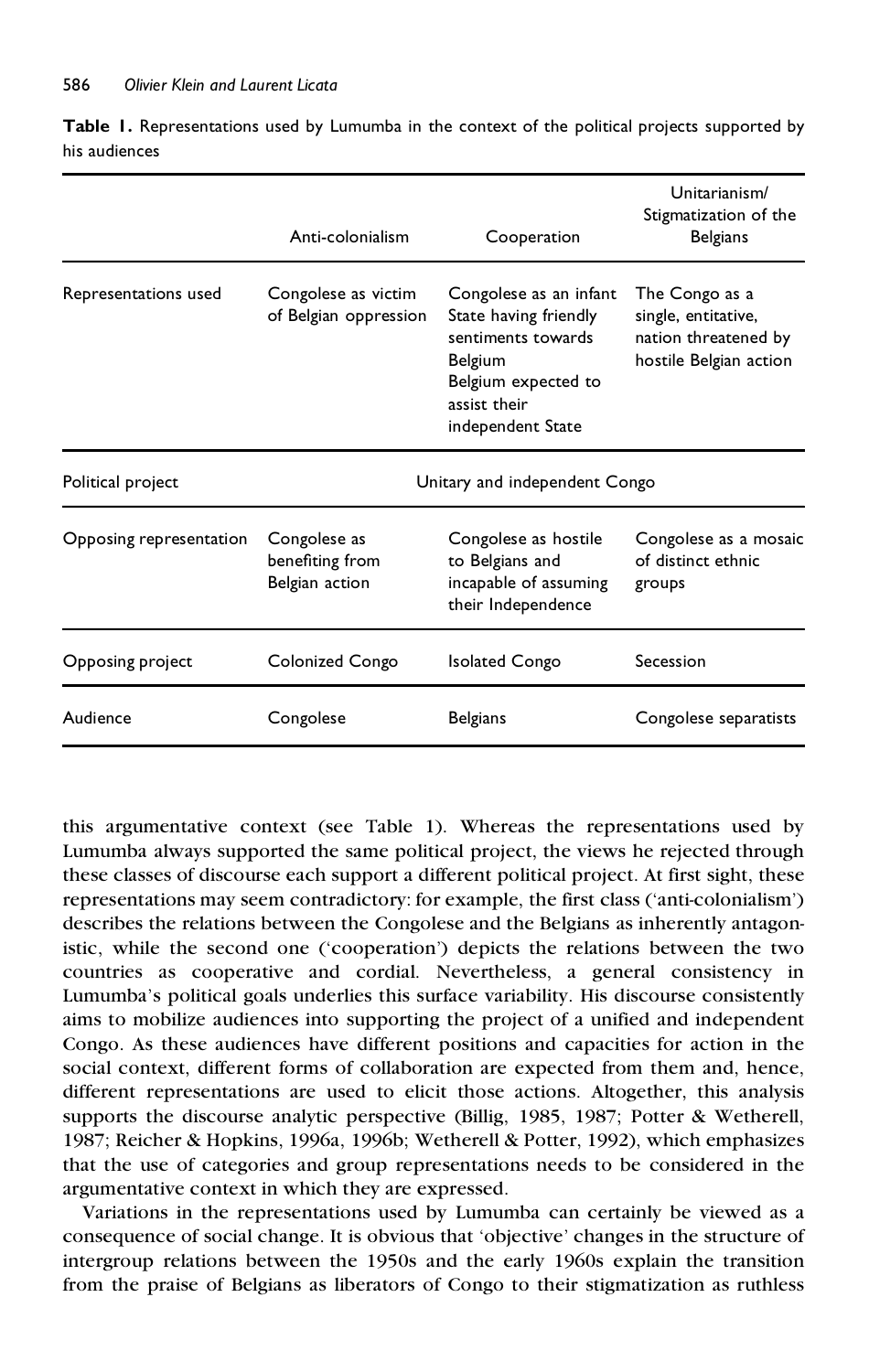oppressors. Historical change between 1959 and the summer of 1960 also partially accounts for a renewed antipathy towards Belgians at the end of this period. Such transitions can be understood in terms of social identity theory (Tajfel & Turner, 1986) and SCT (Turner *et al*., 1987); for example, one may argue that as 'cognitive alternatives' to colonialism emerged in the course of the 1950s (e.g. the independence of Congo-Brazzaville, of Ghana, Lumumba's visit to Belgium, etc.), the Belgians' position began to be perceived as illegitimate and unstable and they became a salient, negatively valued, out-group.

Nevertheless, the performative role of the representations used by Lumumba is not fully addressed by these theories. The cognitive salience of a specific identity does not necessarily entail the expression of a single normative representation of the group. Several different representations may be used strategically in the context of the same identity (Klein & Azzi, 2001; Reicher, Spears, & Postmes, 1995). While effects of time can be interpreted in terms of cognitive salience, it is difficult to account for audience effects solely in this manner, especially in view of the fact that the effects of the audience factor persist when controlling for the effect of time. For example, during periods 1 and 2, Lumumba stigmatized Belgians in front of Congolese audiences and praised them in front of Belgian audiences. Can we assume that, during the very same period, Lumumba suddenly viewed Belgians more favourably when he addressed them? More plausibly, these effects need to be interpreted in the context of the argumentative strategies he was pursuing as a function of the specific audience he was addressing. In this regard, the present analysis suggests that the concept of political project is crucial if we want to assess variation in the public expression of group representations. While the project associated with an identity in a particular context may remain stable over long periods of time, the representations used to convince audiences to support it can take a variety of forms.

The present analysis suggests that the link between a particular representation and social change depends on the argumentative context in which this representation is used (see also, Billig, 1995; Reicher *et al*., 1997). SDT (Sidanius & Pratto, 1999) makes a clear distinction between hierarchy-enhancing myths and hierarchyattenuating myths, thereby suggesting that some representations tend to be uniformly associated with either change or stability. Similarly, SJT (Jost & Banaji, 1994) and SET (Yzerbyt *et al*., 1997, 2001) suggest that the personological properties of social stereotypes make them particularly amenable to justifying the existing social order. Although these theories convincingly argue that there is regularity in the extent to which some representations are used for implementing each one of these goals, our analysis suggests that the nature of this link cannot necessarily be ascertained without taking into account the communicational context in which they are used. Thus, the representation of Congo as an infant State needing the help of a friendly Belgium (class 2) is truly hierarchy-attenuating in the present instance (as it serves to reassure the Belgians that they should not fear a disengagement from Congo) but it could as well be hierarchy-enhancing in another context; Belgians could, and did, use this type of representation to justify a pursuit of the colonial endeavour.

It is, of course, difficult to evaluate the extent to which Lumumba's speeches actually induced social change. Most historians of the period acknowledge that Lumumba's rhetorical skills were crucial to the occurrence of such a rapid decolonization (Gerard-Libois & Heinen, 1989; Stengers, 1989). More generally, the relationship between discourse and social change, that we have presented here as depending on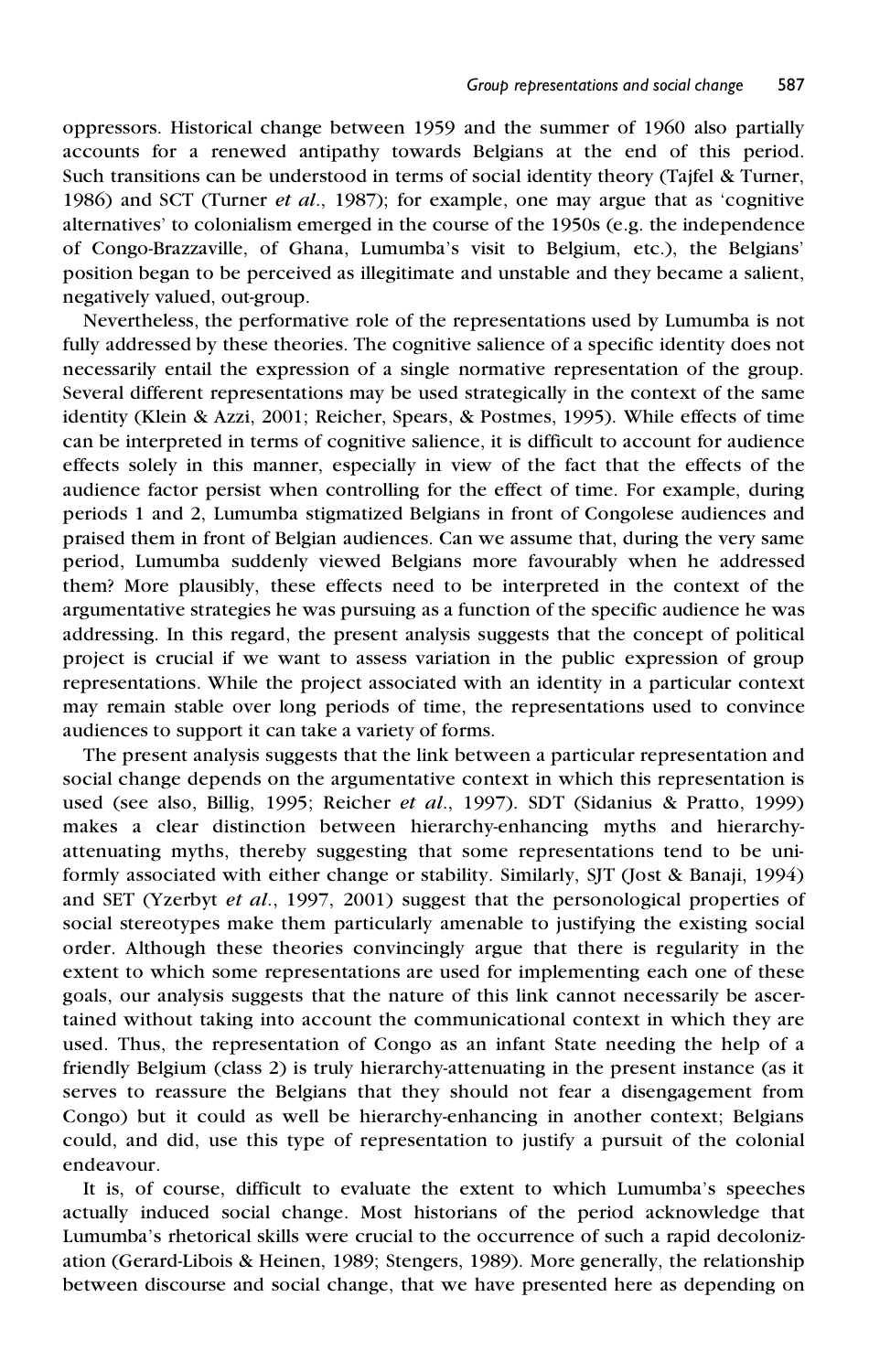mobilization, cannot be reduced solely to this aspect. Discourse constitutes a social practice, the scope of which reaches far beyond mobilization (Fairclough, 1992; Potter & Wetherell, 1987). Moreover, a discourse which is specifically aimed at inducing mobilization, such as Lumumba's, may not succeed in eliciting efficient collective action but may, instead, create the 'cognitive alternatives' necessary for other types of action to occur (Tajfel & Turner, 1986). SRT may be best equipped for explaining such dynamics; according to this theory, public speakers do not completely fashion the social representations endorsed by their audiences but they can facilitate the emergence of new social representations, or the transformation of existing ones. These social representations are then viewed as the outcome of a form of negotiation between the speaker and the audience. This analysis suggests that further work geared at understanding the relationship between group representations and actual collective action would benefit from integrating both the social-representational and the discourse-analytic perspectives, in spite of the different metatheoretical assumptions of these two traditions (Potter & Edwards, 1999). In that perspective, a political discourse should be considered as a discursive act aiming at creating or modifying social representations held by the audience in order to facilitate social mobilization in line with a political project.

At a methodological level, the results of this study demonstrate that combining qualitative and quantitative approaches to discourse is a promising avenue for social psychology. By offering the opportunity to analyse non-reactive and situated discourse practices, this methodological approach offers some of the advantages of discourse analysis. But apparent lack of objectivity, for example in the choice of excerpts, makes these approaches vulnerable to criticism. The present approach offers a tentative response to such scepticism by relying on multivariate and inferential statistics. In addition, its macroscopic scope makes it particularly suited to the analysis of longitudinal and historical data, a path which social psychologists have too rarely explored. In conclusion, the present study suggests that the role of group representations in social change cannot be ascertained if these representations are only viewed as cognitive consequences of social change. They also need to be studied in the context of the political projects they seek to justify. Group representations can be used to mobilize both in-group *and* out-group members into supporting these projects. Ignoring this political function of group representations would obliterate the inherently dynamic role they play in the evolution of social systems.

# **Acknowledgments**

We wish to thank Vanessa Hambursin for her assistance in the coding of the speeches. We also express our gratitude to Manuela Barreto, Rodrigo Brito, Moira Dean, Margarita Sanchez-Mazas, Stefan Stürmer, Ian Williamson and to Margaret Wetherell and three anonymous referees for their comments on an earlier version of this text.

# **References**

Alexander, M. G., Brewer, M. B., & Herrmann, R. K. (1999). Images and affect: A functional analysis of outgroup stereotypes. *Journal of [Personality](http://www.ingentaconnect.com/content/external-references?article=/0022-3514^28^2977L.78[aid=4180261]) and Social Psychology*, *77*, [78–93.](http://www.ingentaconnect.com/content/external-references?article=/0022-3514^28^2977L.78[aid=4180261])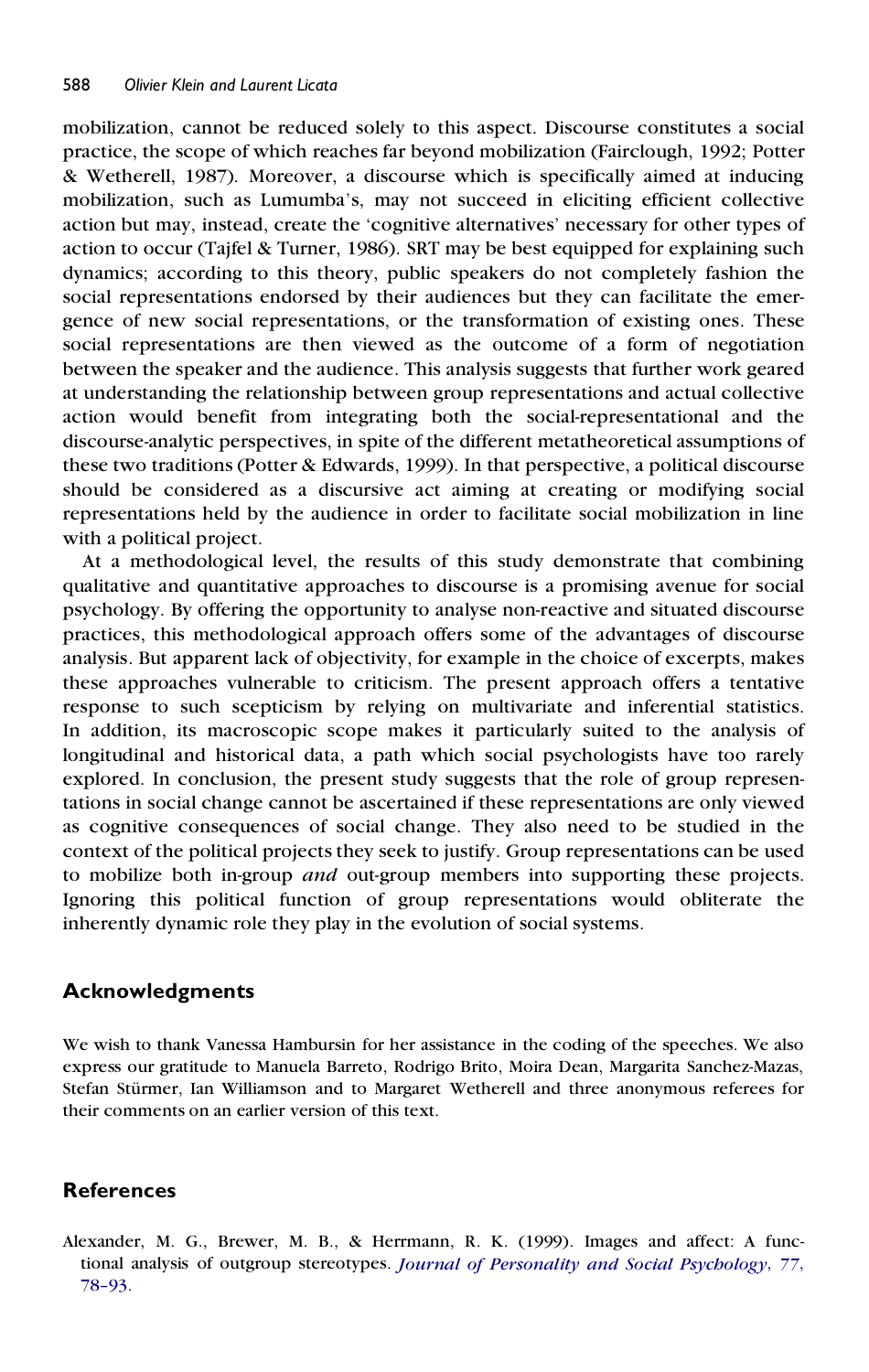- Augoustinos, M. (2001). Social categorization: towards theoretical integration. In K. Deaux & G. Philogene (Eds), *Representations of the social: Bridging theoretical traditions* (pp. 201–216). Oxford: Blackwell.
- Azzi, A. E. (1998). From competitive interests, perceived injustice, and identity needs to collective action: psychological mechanisms in ethnic nationalism. In C. Dandeker (Ed.), *Nationalism and Violence* (pp. 73–138). New Brunswick, NJ: Transaction.
- Bar-Tal, D. (1990). *Group Beliefs*. New York: Springer.
- Bar-Tal, D. (1997). Formation and change of ethnic and national stereotypes: An integrative model. *[International](http://www.ingentaconnect.com/content/external-references?article=/0147-1767^28^2921L.491[aid=4925979]) Journal of Intercultural Relations*, *21*, 491–523.
- Bar-Tal, D., & Labin, D. (2001). The effect of a major event on stereotyping: Terrorist attacks in Israel and Israeli adolescents' perceptions of Palestinians, Jordanians and Arabs. *[European](http://www.ingentaconnect.com/content/external-references?article=/0046-2772^28^2931L.265[aid=5414325]) Journal of Social [Psychology](http://www.ingentaconnect.com/content/external-references?article=/0046-2772^28^2931L.265[aid=5414325])*, *31*, 265–280.
- Beardsworth, A. (1980). Analysing press content: Some technical and methodological issues. *Sociological Review Monographs*, *29*, 371–395.
- Billig, M. (1985). Prejudice, categorization and particularization: From a perceptual to a rhetorical approach. *European Journal of Social [Psychology](http://www.ingentaconnect.com/content/external-references?article=/0046-2772^28^2915L.79[aid=17236])*, *15*, 79–103.
- Billig, M. (1987). *Arguing and thinking: A rhetorical approach to social psychology*. Cambridge: Cambridge University Press.
- Billig, M. (1995). *Banal nationalism*. London: Sage.
- Boudes, N., & Cellier, J.-M. (1998). Etude du champ d'anticipation dans le contrôle du trafic aérien [Study of the anticipation field in air traffic control], *Le Travail [Humain](http://www.ingentaconnect.com/content/external-references?article=/0041-1868^28^2961L.29[aid=5414327])*, 61, [29–50.](http://www.ingentaconnect.com/content/external-references?article=/0041-1868^28^2961L.29[aid=5414327])
- Braeckman, C. (2002). *Lumumba, un crime d'Etat* [Lumumba, a State crime]. Brussels, Belgium: Aden.
- Branscombe, N. R., Ellemers, N., Spears, R., & Doosje, B. (1999). The context and content of social identity threat. In N. Ellemers, R. Spears, & B. Doosje (Eds.), *Social Identity: Context, commitment, content* (pp. 35–59). Oxford: Blackwell.
- Breakwell, G. M. (1993). Integrating paradigms: Methodological implications. In G. M. Breakwell & D. V. Canter (Eds.), *Empirical approaches to social representations* (pp. 180–201). Oxford: Oxford University Press.
- Breakwell, G. M. (2001). Social representational constraints upon identity processes. In K. Deaux & G. Philogene (Eds.), *Representations of the social: Bridging theoretical traditions* (pp. 271–284). Oxford: Blackwell.
- Chryssochoou, X., & Volpato, C. (2002). *The genesis of collective action: An analysis of the rhetorical strategies in the communist manifesto*. Unpublished manuscript: University of Surrey.
- De Vos, P. (1961). *Vie et mort de Patrice Lumumba* [Life and death of Patrice Lumumba]. Paris: Calmann-Levy.
- De Witte, L. (1999). *L'assasinat de Lumumba* [Lumumba's assassination]. Paris: Karthala.
- Doosje, B., & Ellemers, N. (1997). Stereotyping under threat: The role of group identification. In R. Spears, P. J. Oakes, N. Ellemers & S. A. Haslam (Eds.), *The social psychology of stereotyping and group life* (pp. 257–273). Oxford: Blackwell.
- Durkheim, E. (1898). Représentations individuelles et représentations collectives. [Individual and collective representations]. *Revue de Me´taphysique et de Morale*, *VI*, 273–302.
- Edwards, D., & Potter, J. (1992). *Discursive psychology.* Thousand Oaks, CA, US: Sage Publications Inc.
- Fairclough, N. (1992). *Discourse and social change*. Oxford: Polity Press.
- Farr, R. M., & Moscovici, S. (1984). *Social representations*. Cambridge: Cambridge University Press.
- Fiske, S. T. (1998). Stereotyping, prejudice, and discrimination. In D. T. Gilbert, S. T. Fiske & G. Lindcey (Eds.), *The handbook of social psychology, Vol. 2* (4th ed.), pp. 357–411). Boston, MA: McGraw-Hill.
- Gerard-Libois, J. (1960). *Congo 1960*. Brussels, Belgium: CRISP.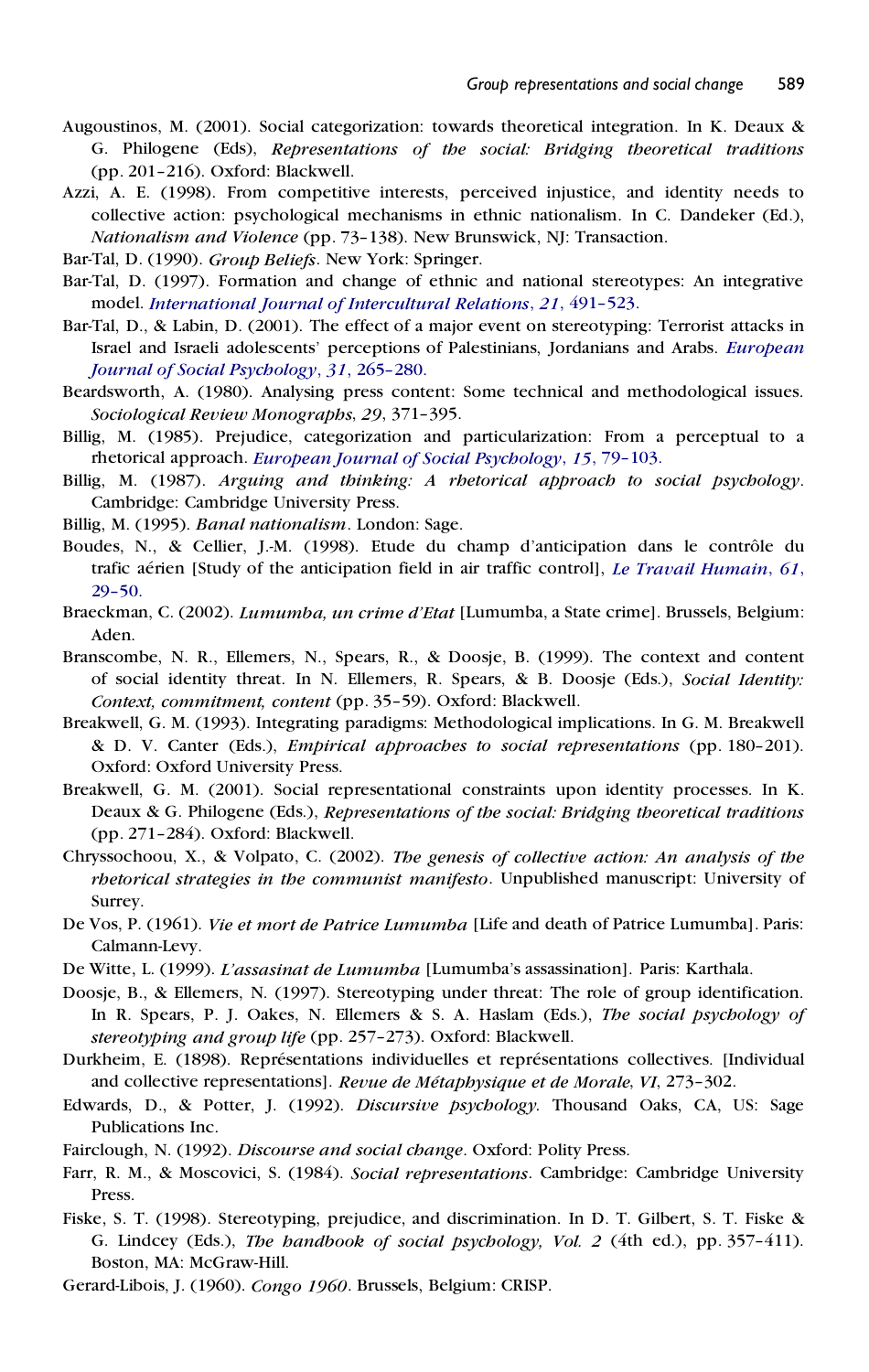Gerard-Libois, J., & Heinen, J. (1989). *Belgique Congo 1960*. Brussels, Belgium: Pol-His.

- Habermas, J. (1987). *The theory of communicative action. Lifeworld and system: A critique of functionalist reason*, Vol. II. Cambridge: Polity Press.
- Haslam, S. A., & Turner, J. C. (1992). Context-dependent variation in social stereotyping. 2. The relationship between frame of reference, self-categorization and accentuation. *[European](http://www.ingentaconnect.com/content/external-references?article=/0046-2772^28^2922L.251[aid=16391]) Journal of Social [Psychology](http://www.ingentaconnect.com/content/external-references?article=/0046-2772^28^2922L.251[aid=16391])*, *22*, 251–277.
- Haslam, S. A., Turner, J. C., Oakes, P. J., McGarty, C., & Reynolds, K. J. (1998). The group as a basis for emergent stereotype consensus. In W. Stroebe & M.Hewstone (Eds.), *European review of social psychology* (Vol. 8, pp. 203–239). Chichester: Wiley
- Hochschild, A. (1998). *King Leopold's ghost: A story of greed, terror, and heroism in colonial Africa*. Boston, MA: Houghton-Mifflin.
- Hodgkin, T. (1956). *Nationalism in colonial Africa*. London: Muller.
- Hopkins, N., & Moore, C. (2001). Categorizing the neighbors: Identity, distance, and stereotyping. *Social [Psychology](http://www.ingentaconnect.com/content/external-references?article=/0190-2725^28^2964L.239[aid=5414329]) Quarterly*, *64*, 239–252.
- Hopkins, N., & Rae, C. (2001). Intergroup differentiation: Stereotyping as a function of status hierarchy. *Journal of Social [Psychology](http://www.ingentaconnect.com/content/external-references?article=/0022-4545^28^29141L.323[aid=5414330])*, *141*, 323–333.
- Hopkins, N., Regan, M., & Abell, J. (1997). On the context dependence of national stereotypes: Some Scottish data. *British Journal of Social [Psychology](http://www.ingentaconnect.com/content/external-references?article=/0144-6665^28^2936L.553[aid=1268437])*, *36*, 553–563.
- Jost, J. T. (1995). Negative illusions: Conceptual clarification and psychological evidence concerning false consciousness. *Political [Psychology](http://www.ingentaconnect.com/content/external-references?article=/0162-895X^28^2916L.397[aid=137474])*, *16*, 397–424.
- Jost, J. T., & Banaji, M. R. (1994). The role of stereotyping in system-justification and the production of false consciousness. *British Journal of Social [Psychology](http://www.ingentaconnect.com/content/external-references?article=/0144-6665^28^2933L.1[aid=16770])*, *33*, 1–27.
- Jost, J. T., Burgess, D. T., & Mosso, C. O. (2001). Conflicts of legitimation among self, group, and system: The integrative potential of system justification theory. In J. T. Jost & B. Major (Eds.), *The psychology of legitimacy* (pp. 363–390). Cambridge: Cambridge University Press.
- Jovchelovitch, S. (2001). Social representations, public life, and social construction, In K. Deaux & G. Philogene (Eds.), *Representations of the social: Bridging theoretical traditions* (pp. 165–182). Oxford: Blackwell.
- Klein, O. (2000). *Contribution a` une approche pragmatique de l'expression des ste´re´otypes* [Contribution to a pragmatic approach on the expression of stereotypes]. Unpublished doctoral dissertation. Brussels, Belgium: Université Libre de Bruxelles.
- Klein, O., & Azzi, A. E. (1999). L'analyse log-line´aire en psychologie sociale: Une introduction [Log-linear analysis in social psychology: An introduction]. *Cahiers Internationaux de Psychologie Sociale*, *42*, 102–124.
- Klein, O., & Azzi, A. E. (2001). The strategic confirmation of meta-stereotypes: How group members attempt to tailor an out-group's representation of themselves. *British Journal of Social Psychology*, *41*, 279–293.
- Klein, K., Azzi, A. E., Brito, R., & Berckmans, S. (2000). Nationalism and the strategic expression of identity. In T. Postmes, R. Spears, M. Lea, & S. D. Reicher (Eds.), *SIDE issues centre stage: Recent developments in studies of de-individuation in groups* (pp. 131–141). Amsterdam: Royal Netherlands Academy of Arts and Sciences.
- Kronberger, N., & Wagner, W. (2000). Keywords in context: Statistical analysis of text features. In M. B. Bauer & G. Gaskell (Eds.), *Qualitative researching with text, image and sound: A practical handbook* (pp. 299–317). Thousand Oaks, CA: Sage.
- Licata, L. (2001). *Identite´s repre´sente´es et repre´sentations identitaires: L'effet des contextes comparatif et sociopolitique sur la signification psychologique des identite´s ge´opolitiques* [Represented identities and 'identitary' representations: The effect of comparative and sociopolitical contexts on the psychological meaning of geopolitical identities]. Unpublished doctoral dissertation. Brussels, Belgium: Université Libre de Bruxelles.
- Licata, L., & Klein, O. (2000). Situation de crise, explications profanes et citoyenneté: L'affaire Dutroux. [Situation of crises, lag explanations and citizenship: The Dutroux affair]. *Cahiers Internationaux de Psychologie Sociale*, *47–48*, 155–174.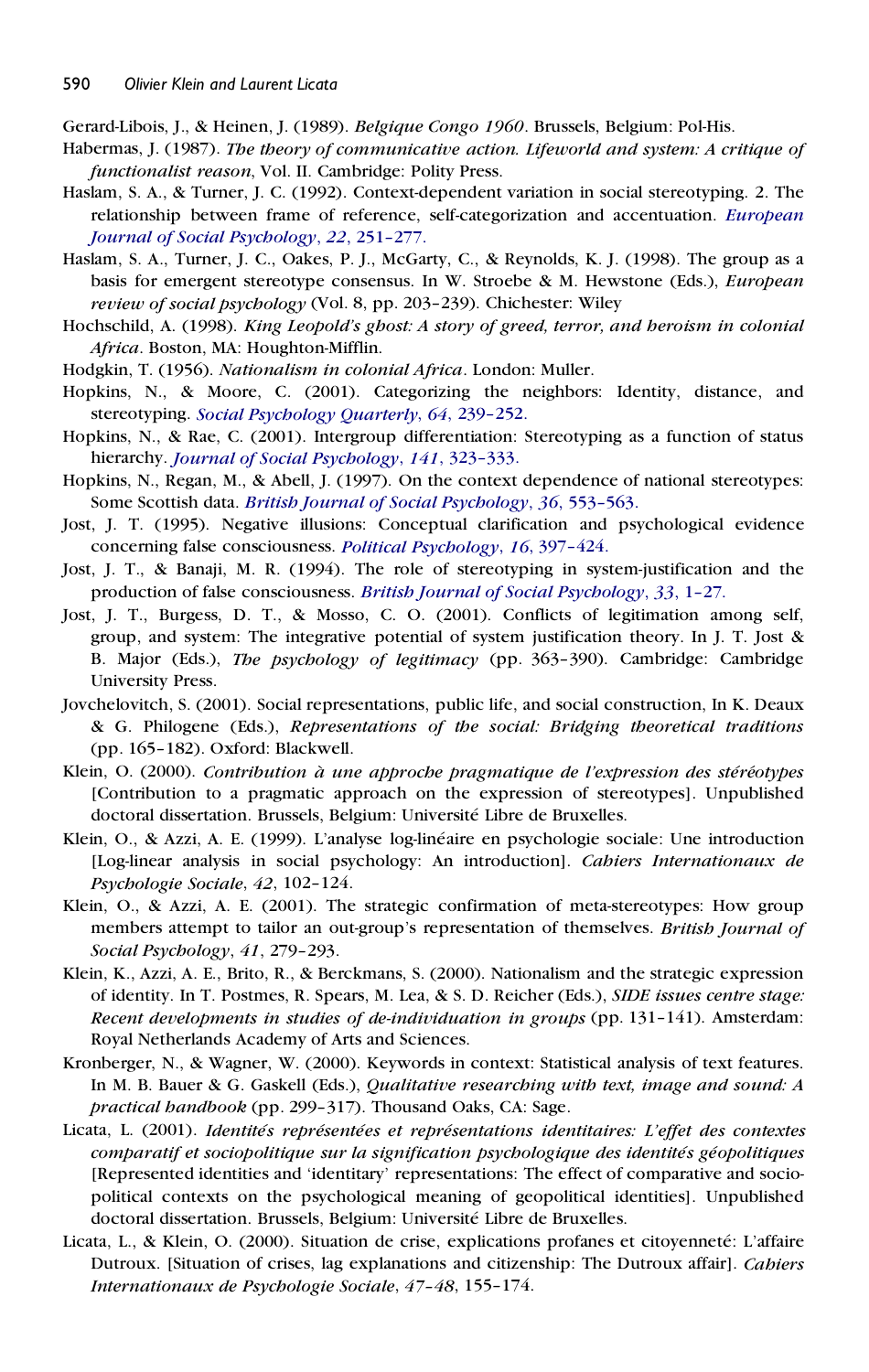Lumumba, P. (1962). *Congo, my country*. London: Pall Mall Press.

- Mannheim, K. (1929/1972). *Ideology and utopia*. London: Routledge and Kegan Paul.
- Marchal, J. (1999). *L'Histoire du Congo 1910–1945 (Vol.1): Travail force´ pour le cuivre et l'or* [History of Congo 1910–1945: Forced labour for copper and gold]. Borgloon, Belgium: Paula Bellings.
- Marchal, J. (2000). *L'Histoire du Congo 1910–1945 (Vol. 2): Travail force´ pour le rail* [History of Congo 1910–1945: Forced labour in railway construction]. Borgloon, Belgium: Paula Bellings.
- Marchal, J. (1999). *L'Histoire du Congo 1910–1945 (Vol 3): Travail force´ pour l'huile de palme de Lord Leverhulme* [History of Congo 1910–1945: Forced labour for Lord Leverhulme's palm oil]. Borgloon, Belgium: Paula Bellings.
- Markova`, I. (1996). Towards an epistemology of social representations. *[Journal](http://www.ingentaconnect.com/content/external-references?article=/0021-8308^28^2926L.177[aid=5414333]) for the Theory of Social [Behaviour](http://www.ingentaconnect.com/content/external-references?article=/0021-8308^28^2926L.177[aid=5414333])*, *26*, 177–196.
- Martelli, G. (1962). *Leopold to Lumumba: A history of the Belgian Congo 1877–1960*. London: Chapman and Hall.
- Moscovici, S. (1961). *La psychanalyse, son image et son public.* Paris: Presses Universitaires de France.
- Moscovici, S. (1976). *Social influence and social change*. London: Academic Press.
- Mugny, G. (1982). *The power of minorities*. London: Academic Press.
- Mugny, G., Quiamzade, A., & Tafani, E. (2001). Dynamique représentationnelle et influence sociale [Representational dynamics and social influence]. In P. Moliner (Ed.), *La dynamique des représentations sociales* [The dynamics of social representations] (pp. 123-162). Grenoble, France: PUG.
- Ngoma-Binda, P. (1997). La pensée politique de Lumumba: L'autre face du discours révolutionnaire [Lumumba's political thought: The other side of revolutionary discourse]. In P. Halen & J. Riesz (Eds.), *Patrice Lumumba entre Dieu et Diable: Un he´ros africain dans ses images* (pp. 335–349). Paris: L'Harmattan.
- Nyunda, Y. R. (1997). Patrice Lumumba en son temps: Un modéré? [Patrice Lumumba in his time: A moderate?]. In P. Halen & J. Riesz (Eds.), *Patrice Lumumba entre Dieu et Diable: Un he´ros africain dans ses images* (pp. 295–309). Paris: L'Harmattan.
- Oakes, P. J., Haslam, S. A., & Turner, J. C. (1994). *Stereotypes and social reality*. Oxford: Blackwell.
- Potter, J., & Edwards, D. (1999). Social representations and discursive psychology: From cognition to action. *Culture and [Psychology](http://www.ingentaconnect.com/content/external-references?article=/1354-067X^28^295:4L.447[aid=3264475])*, *5*(4), 447–458.
- Potter, J., & Wetherell, M. (1987). *Discourse and social psychology: Beyond attitudes and behavior*. London: Sage.
- Pratto, F., Sidanius, J., Stallworth, L., & Malle, B. L. (1994). Social dominance orientation: A personality variable predicting social and political attitudes. *Journal of [Personality](http://www.ingentaconnect.com/content/external-references?article=/0022-3514^28^2967L.741[aid=22288]) and Social [Psychology](http://www.ingentaconnect.com/content/external-references?article=/0022-3514^28^2967L.741[aid=22288])*, *67*, 741–763.
- Reicher, S. D. (1984). The St. Pauls' riot: An explanation of the limits of crowd action in terms of a social identity model. *European Journal of Social [Psychology](http://www.ingentaconnect.com/content/external-references?article=/0046-2772^28^2914L.1[aid=17233])*, *14*, 1–21.
- Reicher, S. D. (1996a). 'The Battle of Westminster': Developing the social identity model of crowd behaviour in order to explain the initiation and development of collective conflict. *European Journal of Social [Psychology](http://www.ingentaconnect.com/content/external-references?article=/0046-2772^28^2926L.115[aid=17234])*, *26*, 115–134.
- Reicher, S. D. (1996b). Social identity and social change: Rethinking the context of social psychology. In W. P. Robinson (Ed.), *Social groups and indentities: Developing the legacy of Henry Tajfel* (pp. 317–336). Oxford: Butterworth-Heinemann.
- Reicher, S. D., & Hopkins, N. (1996a). Self-category constructions in political rhetoric: An analysis of Thatcher's and Kinnock's speeches concerning the British miners' strike (1984–5). *European Journal of Social [Psychology](http://www.ingentaconnect.com/content/external-references?article=/0046-2772^28^2926L.353[aid=16875])*, *26*, 353–371.
- Reicher, S. D., & Hopkins, N. (1996b). Seeking influence through characterizing selfcategories: An analysis of anti-abortionist rhetoric. *British Journal of Social [Psychology](http://www.ingentaconnect.com/content/external-references?article=/0144-6665^28^2935L.297[aid=16633])*, *35*, [297–311.](http://www.ingentaconnect.com/content/external-references?article=/0144-6665^28^2935L.297[aid=16633])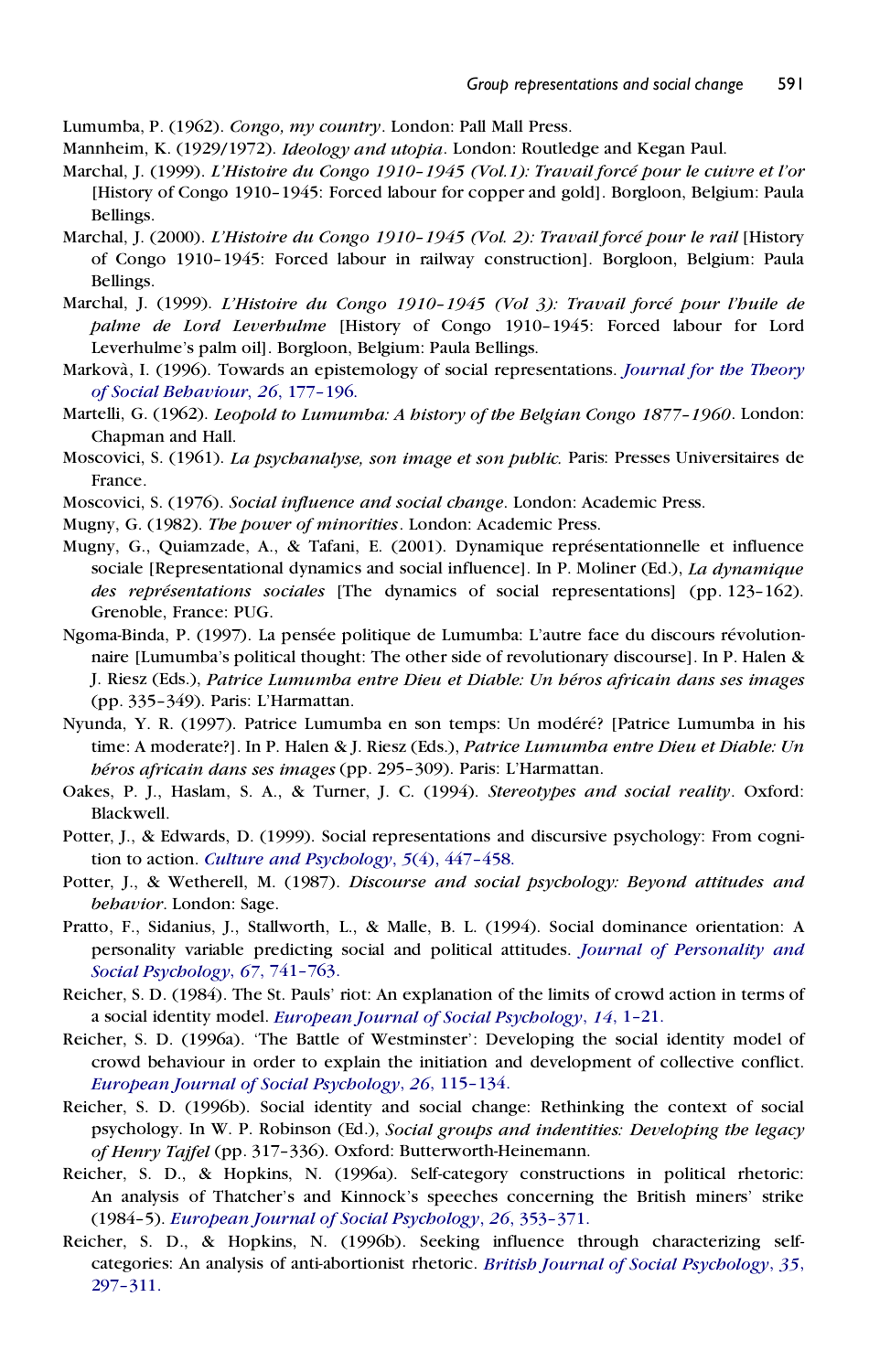Reicher, S. D., & Hopkins, N. (2001a). *Self and nation*. London: Sage.

- Reicher, S. D., & Hopkins, N. (2001b). Psychology and the end of history: A critique and a proposal for the psychology of social categorization. *Political [Psychology](http://www.ingentaconnect.com/content/external-references?article=/0162-895X^28^2922L.383[aid=5414335])*, *22*, 383– [408.](http://www.ingentaconnect.com/content/external-references?article=/0162-895X^28^2922L.383[aid=5414335])
- Reicher, S. D., Hopkins, N., & Condor, S. (1997). Stereotype construction as a strategy of influence. In R. Spears, P. Oakes, N. Ellemers, & S. A. Haslam (Eds.), *The social psychology of stereotyping and group life* (pp. 94–118). Oxford: Blackwell.
- Reicher, S. D., Spears, R., & Postmes, T. (1995). A social identity model of deindividuation phenomena. *European Review of Social Psychology*, *6*, 161–198.
- Reinert, M. (1993). Les 'mondes lexicaux' et leur 'logique' a` travers l'analyse statistique d'un corpus de récits de cauchemars ['lexical worlds' and their 'logic' through the statistical analysis of a corpus of nightmares narratives]. *Langage et Société*, 5-39.
- Reinert, M. (1996). ALCESTE (Version 3.0). Toulouse, France: Images.
- Ricoeur, P. (1986). *Lectures on ideology and utopia*. New York: Columbia University Press.
- Rutland, A., & Cinnirella, M. (2000). Context effects on Scottish national and European self-categorization: The importance of category accessibility, fragility and relations. *[British](http://www.ingentaconnect.com/content/external-references?article=/0144-6665^28^2939L.495[aid=5414336]) Journal of Social [Psychology](http://www.ingentaconnect.com/content/external-references?article=/0144-6665^28^2939L.495[aid=5414336])*, *39*, 495–519.
- Sidanius, J., & Pratto, F. (1999). *Social dominance: An intergroup theory of social hierarchy and oppression*. New York: Cambridge University Press.
- Staerkle´, C. (2003). *The free and the poor: Value-based and structural justification of global inequality with perceived individualism.* Manuscript submitted for publication.
- Stengers, J. (1989). *Congo: Mythes et re´alite´s. 100 ans d'histoire* [Congo: Myths and reality. 100 years of history]. Paris- Louvain-La-Neuve: Duculot.
- Tajfel, H. (1981). *Human groups and social categories*. Cambridge: Cambridge University Press.
- Tajfel, H., & Turner, J. C. (1986). The social identity theory of intergroup behavior. In S. Worchel & G. Austin (Eds.), *The psychology of intergroup relations* (pp. 7–24). Chicago: Nelson-Hall.
- Taylor, D. M., & McKirnan, D. J. (1984). A five-stage model of intergroup relations. *British Journal of Social Psychology*, *23*, 291–300.
- Turner, J. C., Hogg, M. A., Oakes, P. J., Reicher, S. D., & Wetherell, M. S. (1987). *Rediscovering the social group: A self-categorization theory*. Oxford: Blackwell.
- Vala, J. A. (1998). Représentations sociales et perceptions intergroupales [Social representations and intergroup perceptions]. In J.L. Beauvois, R. V. Joule, & J. M. Monteil (Eds.), *Perspectives cognitives et conduites sociales* (Vol. 6). Lausanne, Switzerland: Delachaux and Niestlé.
- Van Lierde, J. (1963). *La pense´e politique de Patrice Lumumba* [Patrice Lumumba's political thought]. Brussels, Belgium: Des Amis de Présence Africaine. Translated as Van Lierde J. (1972). *Lumumba speaks*. Boston, MA: Little Brown.
- Wagner, W. (1995). Social representations, group affiliation and projection: Knowing the limits of validity. *European Journal of Social [Psychology](http://www.ingentaconnect.com/content/external-references?article=/0046-2772^28^2925L.125[aid=3429742])*, *25*, 125–139.
- Wetherell, M., & Potter, J. (1992). *Mapping the language of racism: Discourse and the legitimation of exploitation*. London: Harvester Wheatsheaf.
- Willame, J. C. (1994). *Patrice Lumumba: La crise congolaise revisite´e* [Patrice Lumumba: The Congolese crisis revisited]. Paris: Karthala.
- Wrong, M. (2000). *In the footsteps of Mr. Kurtz*. London: Harper Collins.
- Yzerbyt, V. Y., Corneille, O., & Estrada, C. (2001). The interplay of naive theories and entitativity from the outsider and the insider perspectives. *[Personality](http://www.ingentaconnect.com/content/external-references?article=/1088-8683^28^295L.141[aid=5298273]) and Social Psychology Review*, *5*, [141–155.](http://www.ingentaconnect.com/content/external-references?article=/1088-8683^28^295L.141[aid=5298273])
- Yzerbyt, V. Y., & Rogier, A. (2001). Blame it on the group: Entitativity, subjective essentialism, and social attribution. In J. T. Jost & B.Major (Eds.), *The psychology of legitimacy* (pp. 103–134). Cambridge: Cambridge University Press.